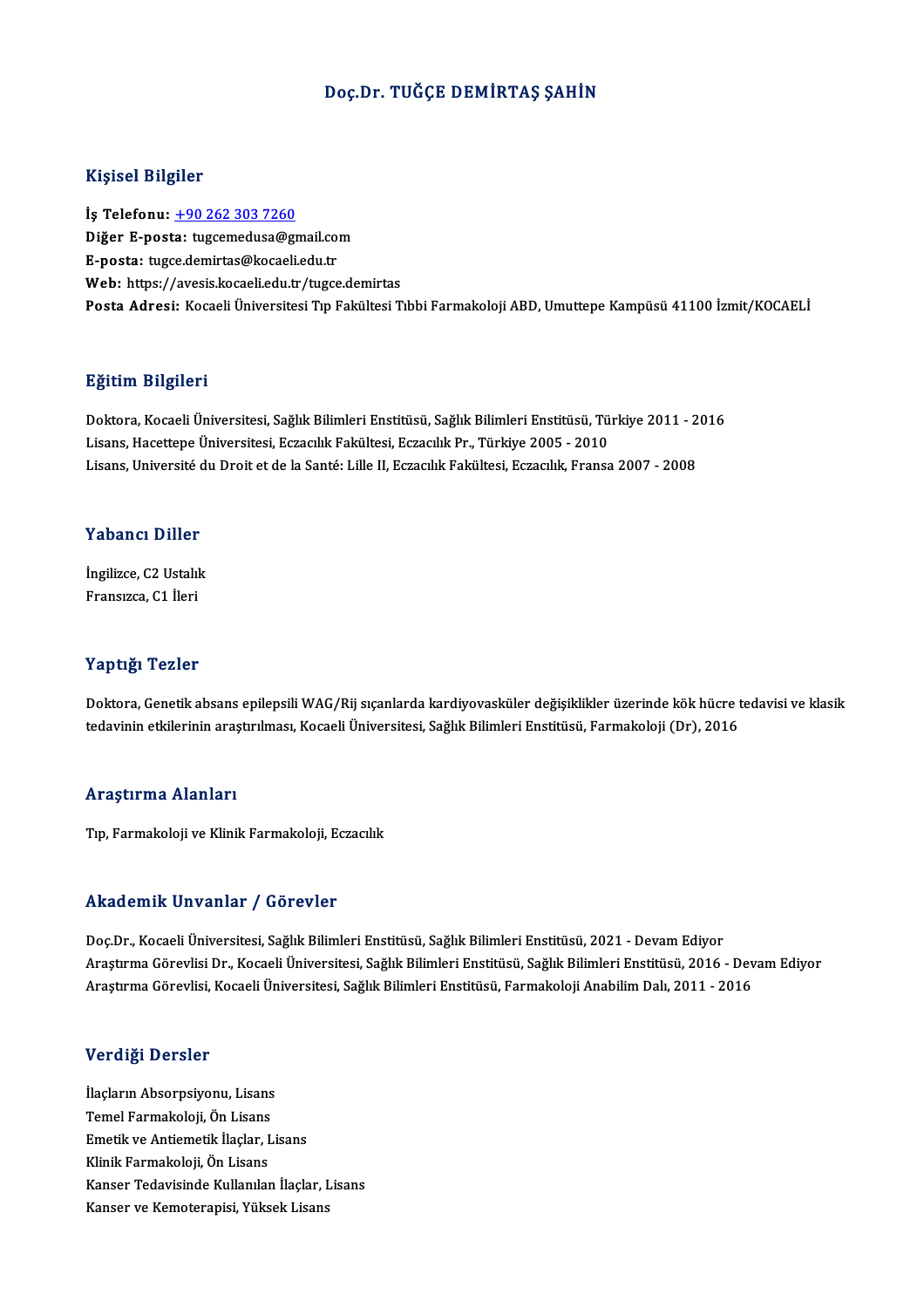## SCI, SSCI ve AHCI İndekslerine Giren Dergilerde Yayınlanan Makaleler

- CI, SSCI ve AHCI İndekslerine Giren Dergilerde Yayınlanan Makaleler<br>I. Etanercept rescues cognitive deficits, depression-like symptoms, and spike-wave discharge incidence<br>in WAC (Bij ret model of shsenes epileney Etanercept rescues cognitive deficits, depr<br>in WAG/Rij rat model of absence epilepsy.<br>*Verson A Hitlen* T. Domintes Sebin T. Bolg E. A. in WAG/Rij rat model of absence epilepsy.<br>Karson A., Utkan T., Demirtaş Şahin T., Balcı F., Arkan S., Ateş N. Epilepsy & behavior : E&B, cilt.115, ss.107532, 2021 (SCI İndekslerine Giren Dergi) Karson A., Utkan T., Demirtaş Şahin T., Balcı F., Arkan S., Ateş N.<br>Epilepsy & behavior : E&B, cilt.115, ss.107532, 2021 (SCI İndekslerine Giren Dergi)<br>II. Etanercept improves aging-induced cognitive deficits by reducing i Epilepsy & behavior :<br>Etanercept improve<br>dysfunction in rats. Etanercept improves aging-induced cognitive deficits by reducing inf<br>dysfunction in rats.<br>Gocmez S. S. , Yazir Y., Gacar G., Demirtaş Şahin Ş., Arkan S., Karson A., Utkan T.<br>Physiology & bohavior, silt 224, ca 112019, 2020 dysfunction in rats.<br>Gocmez S. S. , Yazir Y., Gacar G., Demirtaş Şahin Ş., Arkan S., Karson A., Utkan T.<br>Physiology & behavior, cilt.224, ss.113019, 2020 (SCI Expanded İndekslerine Giren Dergi)<br>Inflirimab proventa duafunct Gocmez S. S. , Yazir Y., Gacar G., Demirtaş Şahin Ş., Arkan S., Karson A., Utkan T.<br>Physiology & behavior, cilt.224, ss.113019, 2020 (SCI Expanded Indekslerine Giren Dergi)<br>III. Infliximab prevents dysfunction of the vas d Physiology & behavior, cilt.224, ss.113<br>Infliximab prevents dysfunction c<br>stress in rats with chronic stress<br>Domirtes Sobin T. Cosmoz S. S. Durui Infliximab prevents dysfunction of the vas deferens by<br>stress in rats with chronic stress<br>Demirtaş Şahin T., Gocmez S. S. , Duruksu G., Yazir Y., Utkan T.<br>LIEE SCIENCES, gilt 250, 2020 (SCL İndekslerine Giren Dergi) stress in rats with chronic stress<br>Demirtaş Şahin T., Gocmez S. S. , Duruksu G., Yazir Y., Utkan T.<br>LIFE SCIENCES, cilt.250, 2020 (SCI İndekslerine Giren Dergi) Demirtaş Şahin T., Gocmez S. S. , Duruksu G., Yazir Y., Utkan T.<br>LIFE SCIENCES, cilt.250, 2020 (SCI İndekslerine Giren Dergi)<br>IV. Resveratrol and quercetin attenuate depressive-like behavior and restore impaired contractil LIFE SCIENCES, cilt.250, 2020 (SCI İndekslerine Giren Dergi)<br>Resveratrol and quercetin attenuate depressive-like behavior and restore impaired contractilit<br>vas deferens in chronic stress-exposed rats: involvement of oxidat Resveratrol and quercetin attenuate depressive-like b<br>vas deferens in chronic stress-exposed rats: involvem<br>Demirtaş Şahin T., Gocmez S. S. , Duruksu G., Yazir Y., Utkan T.<br>NAUNYN SCHMIEDERERCS ARCHIVES OF PHAPMACOLOCY vas deferens in chronic stress-exposed rats: involvement of oxidative stress and inflammation<br>Demirtaş Şahin T., Gocmez S. S. , Duruksu G., Yazir Y., Utkan T.<br>NAUNYN-SCHMIEDEBERGS ARCHIVES OF PHARMACOLOGY, cilt.393, ss.761 Demirt<br>NAUNY<br>Dergi)<br>The nr NAUNYN-SCHMIEDEBERGS ARCHIVES OF PHARMACOLOGY, cilt.393, ss.761-775, 2020 (SCI Indekslerine Giren<br>Dergi)<br>V. The protective effect of metformin in scopolamine-induced learning and memory impairment in rats<br>Alrea E. Cogman S Dergi)<br>The protective effect of metformin in scopolamine-induced<br>Aksoz E., Gocmez S. S. , Demirtaş Şahin T., Aksit D., Aksit H., Utkan T.<br>PHAPMACOLOGICAL PEROPTS, silt 71, 88,919,925, 2019, (SGLİndek The protective effect of metformin in scopolamine-induced learning and mem<br>Aksoz E., Gocmez S. S. , Demirtaş Şahin T., Aksit D., Aksit H., Utkan T.<br>PHARMACOLOGICAL REPORTS, cilt.71, ss.818-825, 2019 (SCI İndekslerine Giren Aksoz E., Gocmez S. S. , Demirtaş Şahin T., Aksit D., Aksit H., Utkan T.<br>PHARMACOLOGICAL REPORTS, cilt.71, ss.818-825, 2019 (SCI İndekslerine Giren Dergi)<br>VI. Anxiolytic-Like and Antidepressant-Like Effects of Resverat PHAR<br><mark>Anxi</mark><br>Rats<br><sup>Dami</sup> Anxiolytic-Like and Antidepressant-Like Effec<br>Rats<br>Demirtaş Şahin T., Göçmez S., Eraldemir F., Utkan T.<br>NOROBSIKIYATELARSIYI ARGUIYES OF NEUROBSY Rats<br>Demirtaş Şahin T., Göçmez S., Eraldemir F., Utkan T.<br>NOROPSIKIYATRI ARSIVI-ARCHIVES OF NEUROPSYCHIATRY, cilt.56, ss.144-149, 2019 (SCI İndekslerine Giren Demirt<br>NOROP<br>Dergi)<br>Besver NOROPSIKIYATRI ARSIVI-ARCHIVES OF NEUROPSYCHIATRY, cilt.56, ss.144-149, 2019 (SCI İndekslerine Giren<br>Dergi)<br>VII. Resveratrol prevents cognitive deficits by attenuating oxidative damage and inflammation in rat<br>model of stre Dergi)<br>Resveratrol prevents cognitive deficits by attenuating oxidative damage and<br>model of streptozotocin diabetes induced vascular dementia<br>Göçmez S. S. , Demirtas Şahin T., Yazır Y., Duruksu G., Eraldemir F. C. , Polat VII. Resveratrol prevents cognitive deficits by attenuating oxidative damage and inflammation in rat PHYSIOLOGY & BEHAVIOR, cilt.201, ss.198-207, 2019 (SCI İndekslerine Giren Dergi) Göçmez S. S. , Demirtaş Şahin T., Yazır Y., Duruksu G., Eraldemir F. C. , Polat S., Utkan T.<br>PHYSIOLOGY & BEHAVIOR, cilt.201, ss.198-207, 2019 (SCI İndekslerine Giren Dergi)<br>VIII. Restorative effect of resveratrol on expre PHYSIOLOGY & BEHAVIOR, cilt.201, ss.198-207, 2019 (SCI İndekslerine Giren Dergi)<br>Restorative effect of resveratrol on expression of endothelial and neuronal nitric oxide synthase<br>cavernous tissues of chronic unpredictable Restorative effect of resveratrol on expression of endothelial and neuronal nitrio<br>cavernous tissues of chronic unpredictable mild stress-exposed rats: an impact o<br>Yazır Y., Demirtaş Şahin T., Rencber S. H. , Gacar G., Hal cavernous tissues of chronic unpredictable mild stress-exposed rats: an impact of inflammation<br>Yazır Y., Demirtaş Şahin T., Rencber S. H. , Gacar G., Halbutoğulları Z. S. , Utkan T., Arıcıoğlu F.<br>INTERNATIONAL JOURNAL OF I Yazır Y., Demirtaş Şahin T., Rencber S. H. , Gacar G., Halbutoğulları Z. S. , Utkan T., Arıcıoğlu F.<br>INTERNATIONAL JOURNAL OF IMPOTENCE RESEARCH, cilt.30, ss.318-326, 2018 (SCI İndekslerine Giren Dergi)<br>IX. Depression indu INTERNATIONAL JOURNAL O<br>Depression induced by ch<br>anti-TNF-alpha treatment<br>Domirtos Sobin S. Voru V. Ut Depression induced by chronic stress leads to penile cavernosal dys:<br>anti-TNF-alpha treatment<br>Demirtaş Şahin Ş., Yazır Y., Utkan T., Gacar G., Halbutoğulları Z. S. , Gocmez S. S.<br>CANADIAN IQURNAL OF RHYSIQLOCY AND RHARMAÇQ anti-TNF-alpha treatment<br>Demirtaş Şahin Ş., Yazır Y., Utkan T., Gacar G., Halbutoğulları Z. S. , Gocmez S. S.<br>CANADIAN JOURNAL OF PHYSIOLOGY AND PHARMACOLOGY, cilt.96, ss.933-942, 2018 (SCI İndekslerine Giren<br>Dergi) Demirtaş Şahin Ş., Yazır Y., Utkan T., Gacar G., Halbutoğulları Z. S., Gocmez S. S. CANADIAN JOURNAL OF PHYSIOLOGY AND PHARMACOLOGY, cilt.96, ss.933-942, 2018 (SCI Indekslerine Giren<br>Dergi)<br>X. Improvement of penile neurogenic and endothelial relaxant responses by chronic administration of<br>negative in reph Dergi)<br>Improvement of penile neurogenic and endothelial relaxant respons<br>resveratrol in rabbits exposed to unpredictable chronic mild stress<br>Yazy Y. Utkan T. Demirtes Sabin T. Cogmer S. S. Improvement of penile neurogenic and end<br>resveratrol in rabbits exposed to unpredic<br>Yazır Y., Utkan T., Demirtaş Şahin T., Gocmez S. S.<br>INTERNATIONAL JOURNAL OF IMPOTENCE RESE resveratrol in rabbits exposed to unpredictable chronic mild stress<br>Yazır Y., Utkan T., Demirtaş Şahin T., Gocmez S. S.<br>INTERNATIONAL JOURNAL OF IMPOTENCE RESEARCH, cilt.30, ss.163-170, 2018 (SCI İndekslerine Giren Dergi)<br> Yazır Y., Utkan T., Demirtaş Şahin T., Gocmez S. S.<br>INTERNATIONAL JOURNAL OF IMPOTENCE RESEARCH, cilt.30, ss.163-170, 2018 (SCI İndekslerine Giren Dergi)<br>XI. TNF-alpha antagonism with etanercept enhances penile NOS express INTERNATIONAL JOURNAL OF IMPC<br>TNF-alpha antagonism with etar<br>testosterone levels in aged rats<br>Domirtes Sobin T. Vagu V. Utken T. TNF-alpha antagonism with etanercept enhances penile NOS exp<br>testosterone levels in aged rats<br>Demirtaş Şahin T., Yazır Y., Utkan T., Gacar G., Rencber S. H. , Göçmez S. S.<br>CANADIAN JOUPNAL OF PHYSIOLOCY AND PHAPMACOLOCY si CANADIAN JOURNAL OF PHYSIOLOGY AND PHARMACOLOGY, cilt.96, ss.200-207, 2018 (SCI İndekslerine Giren<br>Dergi) Demirt<br>CANAD<br>Dergi)<br>Penile CANADIAN JOURNAL OF PHYSIOLOGY AND PHARMACOLOGY, cilt.96, ss.200-207, 2018 (SCI İndekslerine Giren<br>Dergi)<br>XII. Penile constitutive nitric oxide synthase expression in rats exposed to unpredictable chronic mild<br>stressy role
- Dergi)<br>Penile constitutive nitric ox<br>stress: role of inflammation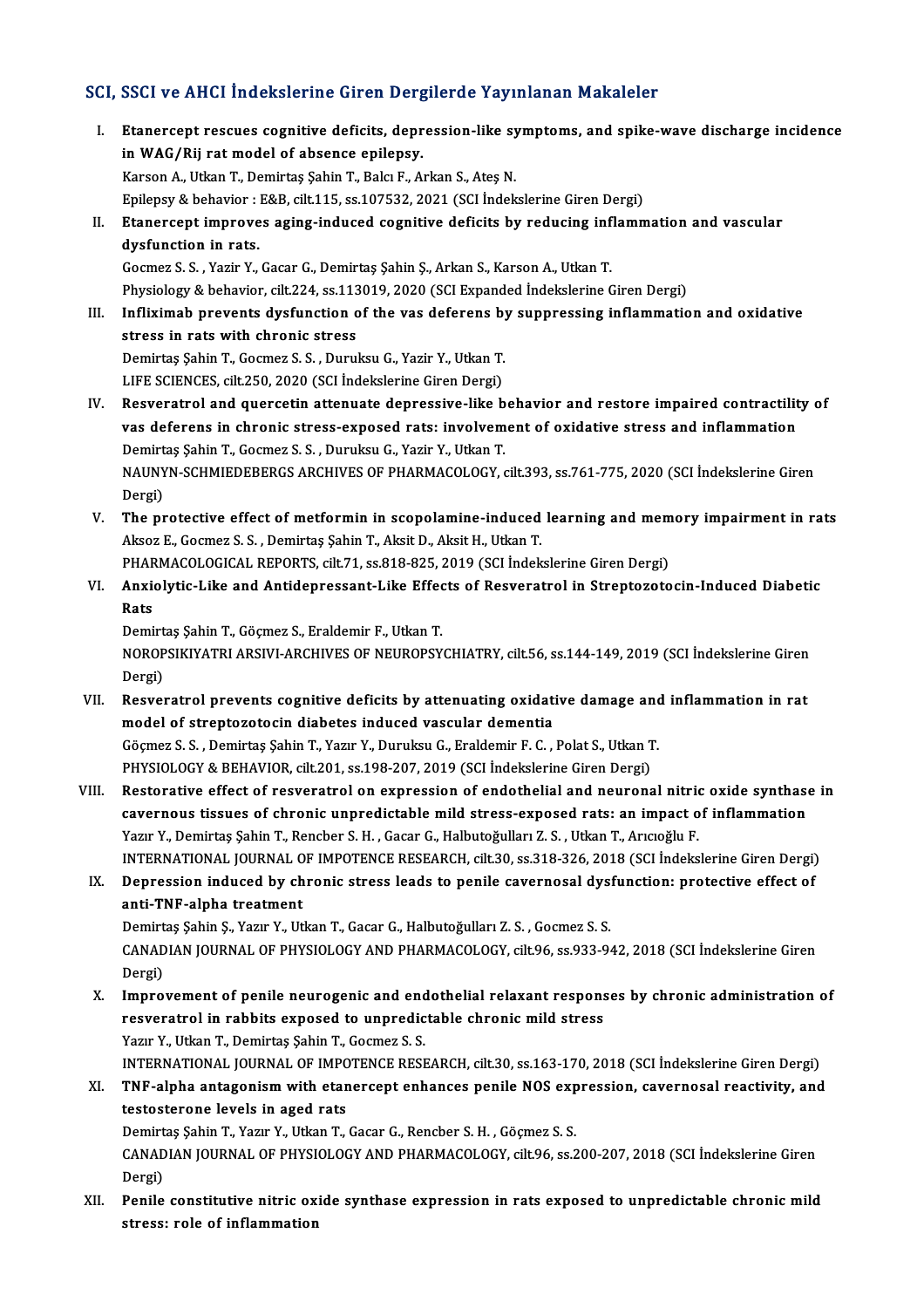Demirtaş Şahin T., Yazır Y., Utkan T., Göçmez S. S., Bayramgürler D. Demirtaş Şahin T., Yazır Y., Utkan T., Göçmez S. S. , Bayramgürler D.<br>INTERNATIONAL JOURNAL OF IMPOTENCE RESEARCH, cilt.29, ss.76-81, 2017 (SCI İndekslerine Giren Dergi)<br>TNE alpha inhibition prevente segnitive desline and Demirtaş Şahin T., Yazır Y., Utkan T., Göçmez S. S. , Bayramgürler D.<br>INTERNATIONAL JOURNAL OF IMPOTENCE RESEARCH, cilt.29, ss.76-81, 2017 (SCI İndekslerine Giren Dergi)<br>XIII. TNF-alpha inhibition prevents cognitive de

- INTERNATIONAL JOURNAL OF IMPOTENCE RESEARCH, cilt.29, ss.7<br>TNF-alpha inhibition prevents cognitive decline and mainta<br>unpredictable chronic mild stress rat model of depression<br>Demistes Sebin T. Kareen A. Belg E. Your V. Be TNF-alpha inhibition prevents cognitive decline and maintains hippocampal BDNF levels in the<br>unpredictable chronic mild stress rat model of depression<br>Demirtaş Şahin T., Karson A., Balcı F., Yazır Y., Bayramgürler D., Utka BEHAVIOURAL BRAIN RESEARCH, cilt.292, ss.233-240, 2015 (SCI İndekslerine Giren Dergi) Demirtaş Şahin T., Karson A., Balcı F., Yazır Y., Bayramgürler D., Utkan T.<br>BEHAVIOURAL BRAIN RESEARCH, cilt.292, ss.233-240, 2015 (SCI İndekslerine Giren Dergi)<br>XIV. The Link Between Unpredictable Chronic Mild Stress
- BEHAVIOURAL E<br>The Link Betwe<br>Inflammation?<br>Domirtes Sebin 7 The Link Between Unpredictable Chronic Mild Stress Model for I<br>Inflammation?<br>Demirtaş Şahin T., Utkan T., Karson A., Yazır Y., Bayramgürler D., Gacar N.<br>INELAMMATION cilt 37, ss 1432-1432-2014 (SCLİndokslorine Giren Deru I<mark>nflammation?</mark><br>Demirtaş Şahin T., Utkan T., Karson A., Yazır Y., Bayramgürler D., Gacar N.<br>INFLAMMATION, cilt.37, ss.1432-1438, 2014 (SCI İndekslerine Giren Dergi)<br>Chronis Administration of Inflivimeb (TNE alphe Inhibitor

- Demirtaş Şahin T., Utkan T., Karson A., Yazır Y., Bayramgürler D., Gacar N.<br>INFLAMMATION, cilt.37, ss.1432-1438, 2014 (SCI İndekslerine Giren Dergi)<br>XV. Chronic Administration of Infliximab (TNF-alpha Inhibitor) Decrea INFLAMMATION, cilt.37, ss.1432-1438, 2014 (SCI İnd<br>Chronic Administration of Infliximab (TNF-alph<br>Behaviour in Rat Model of Chronic Mild Stress<br>Karson A. Demirtes Sebin T. Beyramgürler D. Belgi E Chronic Administration of Infliximab (TNF-alpha Inhibit<br>Behaviour in Rat Model of Chronic Mild Stress<br>Karson A., Demirtaş Şahin T., Bayramgürler D., Balci F., Utkan T.<br>BASIC & CLINICAL BHARMACQLOCY & TOYICOLOCY sit 112.35 Behaviour in Rat Model of Chronic Mild Stress<br>Karson A., Demirtaş Şahin T., Bayramgürler D., Balci F., Utkan T.<br>BASIC & CLINICAL PHARMACOLOGY & TOXICOLOGY, cilt.112, ss.335-340, 2013 (SCI İndekslerine Giren Dergi)<br>Antidonn Karson A., Demirtaş Şahin T., Bayramgürler D., Balci F., Utkan T.<br>BASIC & CLINICAL PHARMACOLOGY & TOXICOLOGY, cilt.112, ss.335-340, 2013 (SCI İndekslerine Giren Dergi)<br>XVI. Antidepressant-Like Activity of Agomelatine i
- BASIC & CLINICAL PHARMACOLOGY & TOXICOLOGY, cilt.112, ss.335-340, 2013 (SCI İndekslerine Giren Dergi)<br>Antidepressant-Like Activity of Agomelatine in the Mouse Unpredictable Chronic Mild Stress Moo<br>Mutlu O., Gumuslu E., Ula Mutlu O., Gumuslu E., Ulak G., Celikyurt I. K. , Akar F., Bektas E., Demirtaş Şahin T., Kir H., Musul M. M. , Erden F.<br>DRUG DEVELOPMENT RESEARCH, cilt.74, ss.203-215, 2013 (SCI İndekslerine Giren Dergi)

## Diğer Dergilerde Yayınlanan Makaleler

Iger Dergilerde Yayınlanan Makaleler<br>I. Cardiovascular changes in WAG/Rij rats with genetic absence epilepsy: Effects of chronic<br>ethesuvimide treatment ethosuximide traymans<br>
ethosuximide treatment<br>
Domirtes Sobin T. Utkon T. Cardiovascular changes in WAG/Rij rats with gene<br>ethosuximide treatment<br>Demirtaş Şahin T., Utkan T., Karson A., Yazır Y., Karaoz E.<br>CUKUROVA MEDICAL JOURNAL si<sup>1</sup>t 45, ss.769,777, 2020 ethosuximide treatment<br>Demirtaş Şahin T., Utkan T., Karson A., Yazır Y., Karaoz E.<br>CUKUROVA MEDICAL JOURNAL, cilt.45, ss.769-777, 2020 (ESCI İndekslerine Giren Dergi)

Demirtaş Şahin T., Utkan T., Karson A., Yazır Y., Karaoz E.<br>CUKUROVA MEDICAL JOURNAL, cilt.45, ss.769-777, 2020 (ESCI İndekslerine Giren Dergi)<br>II. Antioxidant effects of resveratrol on vas deferens contractility in st CUKI<br><mark>Anti</mark><br>Pemi Antioxidant effe<br>rats<br>Demirtaş Şahin T.<br>CUKUROVA MEDI rats<br>Demirtaş Şahin T.<br>CUKUROVA MEDICAL JOURNAL, cilt.45, ss.316-323, 2020 (ESCI İndekslerine Giren Dergi)

## Hakemli Kongre / Sempozyum Bildiri Kitaplarında Yer Alan Yayınlar

- akemli Kongre / Sempozyum Bildiri Kitaplarında Yer Alan Yayınlar<br>I. Streptozotosin ile indüklenen deneysel diyabet modelinde kognitif fonksiyonlar üzerinde kuersetinin<br>Antioksidar ve antiinflamatuar atkilerinin arastırılma sini itongre 7 Sempozyum zituni ittelpili multi<br>Streptozotosin ile indüklenen deneysel diyabet modelir<br>antioksidan ve antiinflamatuar etkilerinin araştırılması Streptozotosin ile<br>antioksidan ve ant<br>DEMİRTAŞ ŞAHİN T.<br><sup>2rd Intornational Eu</sup> antioksidan ve antiinflamatuar etkilerinin araştırılması<br>DEMİRTAŞ ŞAHİN T.<br>3rd International Eurasian Conference on Biological and Chemical Sciences, 19 - 20 Mart 2020, ss.378<br>The effects of propolis extrest on age associa DEMIRTAŞ ŞAHİN T.<br>3rd International Eurasian Conference on Biological and Chemical Sciences, 19 - 20 ]<br>II. The effects of propolis extract on age-associated cognitive deficits in rats<br> $C^{\text{a}cm}$  . S. S. Colobi C. Domintes
- 3rd International Eurasian Conference on Biological and Ch<br>The effects of propolis extract on age-associated cog<br>Göçmez S.S., Celebi G., Demirtas-Sahin T., Aksoz E., Utkan T.<br>22nd Congress of the European College of Neurop The effects of propolis extract on age-associated cognitive deficits in rats<br>Göçmez S. S. , Celebi G., Demirtas-Sahin T., Aksoz E., Utkan T.<br>32nd Congress of the European-College-of-Neuropsychopharmacology (ECNP), Copenhag Göçmez S. S. , Celel<br>32nd Congress of<br>Eylül 2019, cilt.29<br>The effects of nr 32nd Congress of the European-College-of-Neuropsychopharmacology (ECNP), Copenhagen, Danimarka, 7<br>Eylül 2019, cilt.29<br>III. The effects of propolis on cognitive impairment in chronic unpredictable mild stress-induced<br>depres
- Eylül 2019, cilt.29<br>The effects of propolis on<br>depression model of rats<br>Cögmer S.S. Orer C. Celebi ( The effects of propolis on cognitive impairment in chronic unpredictable mild<br>depression model of rats<br>Göçmez S. S. , Ozer C., Celebi G., Yazır Y., Duruksu G., Demirtas-Sahin T., Uckan F., Utkan T.<br>22nd Congress of the Eur

depression model of rats<br>32nd Congress of the European-College-of-Neuropsychopharmacology (ECNP), Copenhagen, Danimarka, 7 - 10<br>32nd Congress of the European-College-of-Neuropsychopharmacology (ECNP), Copenhagen, Danimarka Eylül2019, cilt.29 32nd Congress of the European-College-of-Neuropsychopharmacology (ECNP), Copenhagen, Danimarka, 7<br>Eylül 2019, cilt.29<br>IV. Propolis prevents vascular endothelial dysfunction by antiinflammatory effect in rat model of

Eylül 2019, cilt.29<br>Propolis prevents vascular endothelial dysfunction by<br>chronic unpredictable mild stress-induced depression<br>Cögman S.S., Colobi C. Oran C. Domintes Sobin T. Vogur V. Dur Propolis prevents vascular endothelial dysfunction by antiinflammato<br>chronic unpredictable mild stress-induced depression<br>Göçmez S. S. , Celebi G., Ozer C., Demirtas-Sahin T., Yazır Y., Duruksu G., Utkan T.<br>22nd Congress o

chronic unpredictable mild stress-induced depression<br>Göçmez S. S. , Celebi G., Ozer C., Demirtas-Sahin T., Yazır Y., Duruksu G., Utkan T.<br>32nd Congress of the European-College-of-Neuropsychopharmacology (ECNP), Copenhagen, Göçmez S. S., Celebi G., Ozer C., Demirtas-Sahin T., Yazır Y., Duruksu G., Utkan T.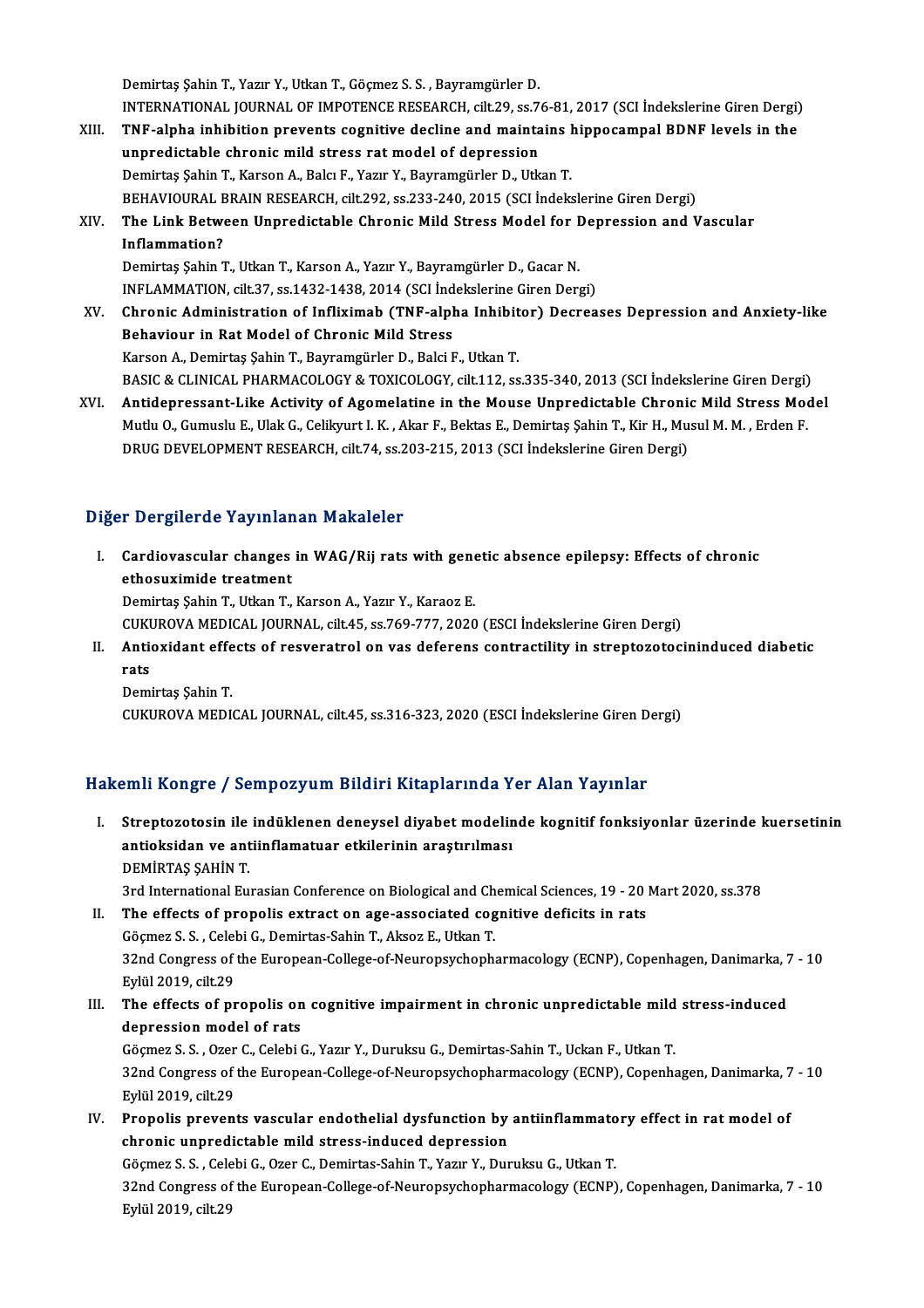V. İmipramin tedavisinin kronik stresle indüklenen depresyon modelinde vas deferens kontraktil<br>vanıtları üzerindeki etkileri İmipramin tedavisinin kroni<br>yanıtları üzerindeki etkileri<br>DEMİPTAS SAHİN T yanıtları üzerindeki etkileri<br>DEMİRTAS SAHİN T.

25. Ulusal Farmakoloji Kongresi, Türkiye, 3 - 07 Kasım 2019

- DEMİRTAŞ ŞAHİN T.<br>25. Ulusal Farmakoloji Kongresi, Türkiye, 3 07 Kasım 2019<br>VI. Cigarette smoking and vascular dementia in rats: Relationships with oxidative stress<br>Utkan T. Yazır Y. Casar C. Cösmer S. S. Domirtes Sabin 25. Ulusal Farmakoloji Kongresi, Türkiye, 3 - 07 Kasım 2019<br>Cigarette smoking and vascular dementia in rats: Relationsl<br>Utkan T., Yazır Y., Gacar G., Göçmez S. S. , Demirtaş Şahin T., Barış Ö.<br>21st Congress of the European Cigarette smoking and vascular dementia in rats: Relationships with oxidative stress<br>Utkan T., Yazır Y., Gacar G., Göçmez S. S. , Demirtaş Şahin T., Barış Ö.<br>31st Congress of the European-College-of-Neuropsychopharmacology Utkan T., Yazı<br>31st Congres<br>2018, cilt.29<br>Sigara dum: 31st Congress of the European-College-of-Neuropsychopharmacology (ECNP), Barcelona, İspanya, 6 - 09 l<br>2018, cilt.29<br>VII. Sigara dumanına maruziyete bağlı depresyon-benzeri davranış gelişen sıçanlarda sildenafilin<br>etkilorin
- 2018, cilt.29<br>Sigara dumanına maruziyete<br>etkilerinin değerlendirilmesi<br>DEMİPTAS SAHİN T Sigara dumanına n<br>etkilerinin değerle<br>DEMİRTAŞ ŞAHİN T.<br>2 Husel Marmara Es etkilerinin değerlendirilmesi<br>DEMİRTAŞ ŞAHİN T.<br>2. Ulusal Marmara Eczacılık Kongresi, Türkiye, 14 - 16 Kasım 2018

- VIII. Effects of sildenafil on depressive-like behaviors associated with cigarette smoking in rats Cigarette 2. Ulusal Marmara Eczacılık Kongresi, Türkiye, 14 - 16 Kasım 2018<br>Effects of sildenafil on depressive-like behaviors associated with cigarette smokin<br>smoking is associated with a depressive-like behavior in rats: effects o Effects of sildenafil on depressive-like behaviors associated with cig<br>smoking is associated with a depressive-like behavior in rats: effect<br>Yazır Y., Utkan T., Kavram K., Gacar G., Özer C., Demirtaş Şahin T., Göçmez S. S. smoking is associated with a depressive-like behavior<br>Yazır Y., Utkan T., Kavram K., Gacar G., Özer C., Demirtaş Şah<br>31st ECNP Congress, Barcelona, İspanya, 6 - 09 Ekim 2018<br>Effects of sildenafil en depressive like behavio Yazır Y., Utkan T., Kavram K., Gacar G., Özer C., Demirtaş Şahin T., Göçmez S. S.<br>31st ECNP Congress, Barcelona, İspanya, 6 - 09 Ekim 2018<br>IX. Effects of sildenafil on depressive-like behaviors associated with cigarette sm
	- 31st ECNP Congress, Barcelona, İspanya, 6 09 Ekim 2018<br>Effects of sildenafil on depressive-like behaviors associate<br>Yazır Y., Utkan T., Gacar G., Özer C., Demirtaş Şahin T., Göçmez S. S.<br>21st ECNP Congress Parselona, İsp Effects of sildenafil on depressive-like behaviors ass<br>Yazır Y., Utkan T., Gacar G., Özer C., Demirtaş Şahin T., Göçm<br>31st ECNP Congress, Barcelona, İspanya, 6 - 09 Ekim 2018<br>T40, Besyenstral Impreyes Cospitive Berformanse Yazır Y., Utkan T., Gacar G., Özer C., Demirtaş Şahin T., Göçmez S. S.<br>31st ECNP Congress, Barcelona, İspanya, 6 - 09 Ekim 2018<br>X. T40. Resveratrol Improves Cognitive Performance and Endothelial Function by Increasing
	- 31st ECNP Congress, Barcelona, İspanya, 6 09 Ekim 2018<br>T40. Resveratrol Improves Cognitive Performance and Endothelial Function by Increasi<br>Expression and Preventing Oxidative Stress During Experimental Vascular Dementia T40. Resveratrol Improves Cognitive<br>Expression and Preventing Oxidative<br>Streptozotocin-Induced Diabetic Rats<br>CÖCMEZSS DEMIPTAS SAHIN T-VAZIP Expression and Preventing Oxidative Stress During Experimental Vascular Dementia in<br>Streptozotocin-Induced Diabetic Rats<br>GÖÇMEZ S.S., DEMİRTAŞ ŞAHİN T., YAZIR Y., ERALDEMİR F. C. , POLAT S., UTKAN T.

Streptozotocin-Induced Diabetic Rats<br>GÖÇMEZ S. S. , DEMİRTAŞ ŞAHİN T., YAZIR Y., ERALDEMİR F. C. , POLAT S., UTKAN T.<br>SOBP 2018 Annual Meeting, Biological Psychiatry, Volume 83, Issue 9, Supplement, 1 May 2018, Page s144, GÖÇMEZ S. S. , DEMİRTAŞ ŞAHİN T., YAZIR Y., ERALDEMİR F. C. , POL<br>SOBP 2018 Annual Meeting, Biological Psychiatry, Volume 83, Issue<br>York, Amerika Birleşik Devletleri, 10 - 12 Mayıs 2018, cilt.83, ss.144<br>Chronis Stress, Ind SOBP 2018 Annual Meeting, Biological Psychiatry, Volume 83, Issue 9, Supplement, 1 May 2018, Page s144<br>York, Amerika Birleşik Devletleri, 10 - 12 Mayıs 2018, cilt.83, ss.144<br>XI. Chronic Stress-Induced Depression Impairs Co

York, Amerika Birleşik D<br>Chronic Stress-Induce<br>Infliximab Treatment<br>Sebin T.D., Gösmer S.S. XI. Chronic Stress-Induced Depression Impairs Contractile Activity of Rat vas Deferens: Effect of<br>Infliximab Treatment<br>Sahin T. D. , Göçmez S. S. , Utkan T.

I**nfliximab Treatment**<br>Sahin T. D. , Göçmez S. S. , Utkan T.<br>73rd Annual Scientific Convention and Meeting of the Society-of-Biological-Psychiatry (SOBP), New-York, Amerika<br>Rirlosik Dovlatlari, 10, .13 Mayrs 2017, silt 92 Sahin T. D. , Göçmez S. S. , Utkan T.<br>73rd Annual Scientific Convention and Meetin<br>Birleşik Devletleri, 10 - 12 Mayıs 2017, cilt.83<br>Nouroinflammation and imnairmant of h 73rd Annual Scientific Convention and Meeting of the Society-of-Biological-Psychiatry (SOBP), New-York,<br>Birleşik Devletleri, 10 - 12 Mayıs 2017, cilt.83<br>XII. Neuroinflammation and impairment of hippocampal neurogenesis und

Birleşik Devletleri, 10 - 12 Mayıs 2017, cilt.83<br>Neuroinflammation and impairment of hippocampal no<br>behaviors of obese rats: Role of TNF-alpha inhibition.<br>Utkan T. Demirtes Sabin T. Gösmer S. S., Veru V. Angeğlu E. Neuroinflammation and impairment of hippocampal no<br>behaviors of obese rats: Role of TNF-alpha inhibition.<br>Utkan T., Demirtaş Şahin T., Göçmez S. S. , Yazır Y., Arıcıoğlu F.<br>10th International Congress on Peychonbormasology

Utkan T., Demirtaş Şahin T., Göçmez S. S. , Yazır Y., Arıcıoğlu F.<br>10th International Congress on Psychopharmacology 6th International Symposium on Child and Adolescent Psychopharmacology, Antalya, Türkiye, 25 - 29 Nisan 2018, cilt.28, ss.102-103

- XIII. YAŞLI SIÇANLARDA RESVERATROLÜN DEPRESYON BENZERİ DAVRANIŞLAR ÜZERİNDEKİ ETKİLERİ Psychopharmacology, Antalya, Türkiye, 25 - 29 Nisan 2018, cilt.28, ss.102-103<br>YAŞLI SIÇANLARDA RESVERATROLÜN DEPRESYON BENZERİ DAVRANIŞLAR ÜZ<br>DEMİRTAŞ ŞAHİN T., GÖÇMEZ S. S. , UTKAN T., YAZIR Y., GACAR G., FURAT RENÇBER S. YAŞLI SIÇANLARDA RESVERATROLÜN DEPRESYON BENZERİ I<br>DEMİRTAŞ ŞAHİN T., GÖÇMEZ S. S. , UTKAN T., YAZIR Y., GACAR G., FU<br>24.Ulusal Farmakoloji Kongresi, Trabzon, Türkiye, 17 - 20 Ekim 2017<br>YASLI SICANLARDA RESVERATROLÜNDERREY DEMİRTAŞ ŞAHİN T., GÖÇMEZ S. S. , UTKAN T., YAZIR Y., GACAR G., FURAT RENÇBER S. H.<br>24.Ulusal Farmakoloji Kongresi, Trabzon, Türkiye, 17 - 20 Ekim 2017<br>XIV. YAŞLI SIÇANLARDA RESVERATROLÜNDEPRESYON BENZERİ DAVRANIŞLAR Ü
- 24.Ulusal Farmakoloji Kongresi, Trabzon, Türkiye, 17 20 Ekim 2017<br>YAŞLI SIÇANLARDA RESVERATROLÜNDEPRESYON BENZERİ DAVRANIŞLAR ÜZI<br>DEMİRTAŞ ŞAHİN T., GÖÇMEZ S. S. , UTKAN T., YAZIR Y., GACAR G., FURAT RENÇBER S. H.<br>24 HI YAŞLI SIÇANLARDA RESVERATROLÜNDEPRESYON BENZERİ DAVRANIŞLAI<br>DEMİRTAŞ ŞAHİN T., GÖÇMEZ S. S. , UTKAN T., YAZIR Y., GACAR G., FURAT RENÇBER<br>24. ULUSAL FARMAKOLOJİ KONGRESİ, Trabzon, Türkiye, 17 - 20 Ekim 2017, ss.132<br>Krapik DEMİRTAŞ ŞAHİN T., GÖÇMEZ S. S. , UTKAN T., YAZIR Y., GACAR G., FURAT RENÇBER S. H.<br>24. ULUSAL FARMAKOLOJİ KONGRESİ, Trabzon, Türkiye, 17 - 20 Ekim 2017, ss.132<br>XV. Kronik resveratrol uygulamasının diyabetik vasküler d
- 24. ULUSAL FARMAKOLOJİ KONGRESİ, Trabzon, Türkiye, 17 20 Ekim 201<br>Kronik resveratrol uygulamasının diyabetik vasküler demans sıça<br>GÖÇMEZ S. S. , DEMİRTAŞ ŞAHİN T., ERALDEMİR F. C. , YAZIR Y., UTKAN T.<br>24. Ulusal Farmakal Kronik resveratrol uygulamasının diyabetik vasküler<br>GÖÇMEZ S.S., DEMİRTAŞ ŞAHİN T., ERALDEMİR F. C. , YAZIR<br>24. Ulusal Farmakoloji Kongresi, Türkiye, 17 - 21 Ekim 2017<br>Yaslı sıcanlarda resyaratralün danrasıyan bansari day GÖÇMEZ S. S. , DEMİRTAŞ ŞAHİN T., ERALDEMİR F. C. , YAZIR Y., UTKAN T.<br>24. Ulusal Farmakoloji Kongresi, Türkiye, 17 - 21 Ekim 2017<br>XVI. Yaslı sıcanlarda resveratrolün depresyon benzeri davranıslar üzerindeki etkileri
- 24. Ulusal Farmakoloji Kongresi, Türkiye, 17 21 Ekim 2017<br>Yaşlı sıçanlarda resveratrolün depresyon benzeri davranışlar üzerindeki etkile<br>DEMİRTAŞ ŞAHİN T., GÖÇMEZ S. S. , UTKAN T., YAZIR Y., GACAR G., FURAT RENÇBER S. H. Yaşlı sıçanlarda resveratrolün depresyon benzeri dav<br>DEMİRTAŞ ŞAHİN T., GÖÇMEZ S. S. , UTKAN T., YAZIR Y., GAC.<br>24. Ulusal Farmakoloji Kongresi, Türkiye, 17 - 21 Ekim 2017<br>Yaşlı sışanlarda resyaratrolün danrasyon banzari d DEMİRTAŞ ŞAHİN T., GÖÇMEZ S. S. , UTKAN T., YAZIR Y., GACAR G., FURAT RENÇBER S. H.<br>24. Ulusal Farmakoloji Kongresi, Türkiye, 17 - 21 Ekim 2017<br>XVII. Yaşlı sıçanlarda resveratrolün depresyon benzeri davranışlar üzerind
- 24. Ulusal Farmakoloji Kongresi, Türkiye, 17 21 Ekim 2017<br>Yaşlı sıçanlarda resveratrolün depresyon benzeri davranışlar üzerindeki etkile<br>DEMİRTAŞ ŞAHİN T., GÖÇMEZ S. S. , UTKAN T., YAZIR Y., GACAR G., FURAT RENÇBER S. H. Yaşlı sıçanlarda resveratrolün depresyon benzeri da<br>DEMİRTAŞ ŞAHİN T., GÖÇMEZ S. S. , UTKAN T., YAZIR Y., GA(<br>24. ulusal farmakoloji kongresi, Türkiye, 17 - 21 Ekim 2017<br>Besveratrol attenuates neuroinflammation, maintein DEMIRTAŞ ŞAHIN T., GÖÇMEZ S. S. , UTKAN T., YAZIR Y., GACAR G., FURAT RENÇBER S. H.<br>24. ulusal farmakoloji kongresi, Türkiye, 17 - 21 Ekim 2017<br>XVIII. Resveratrol attenuates neuroinflammation, maintains hippocampal BDN
-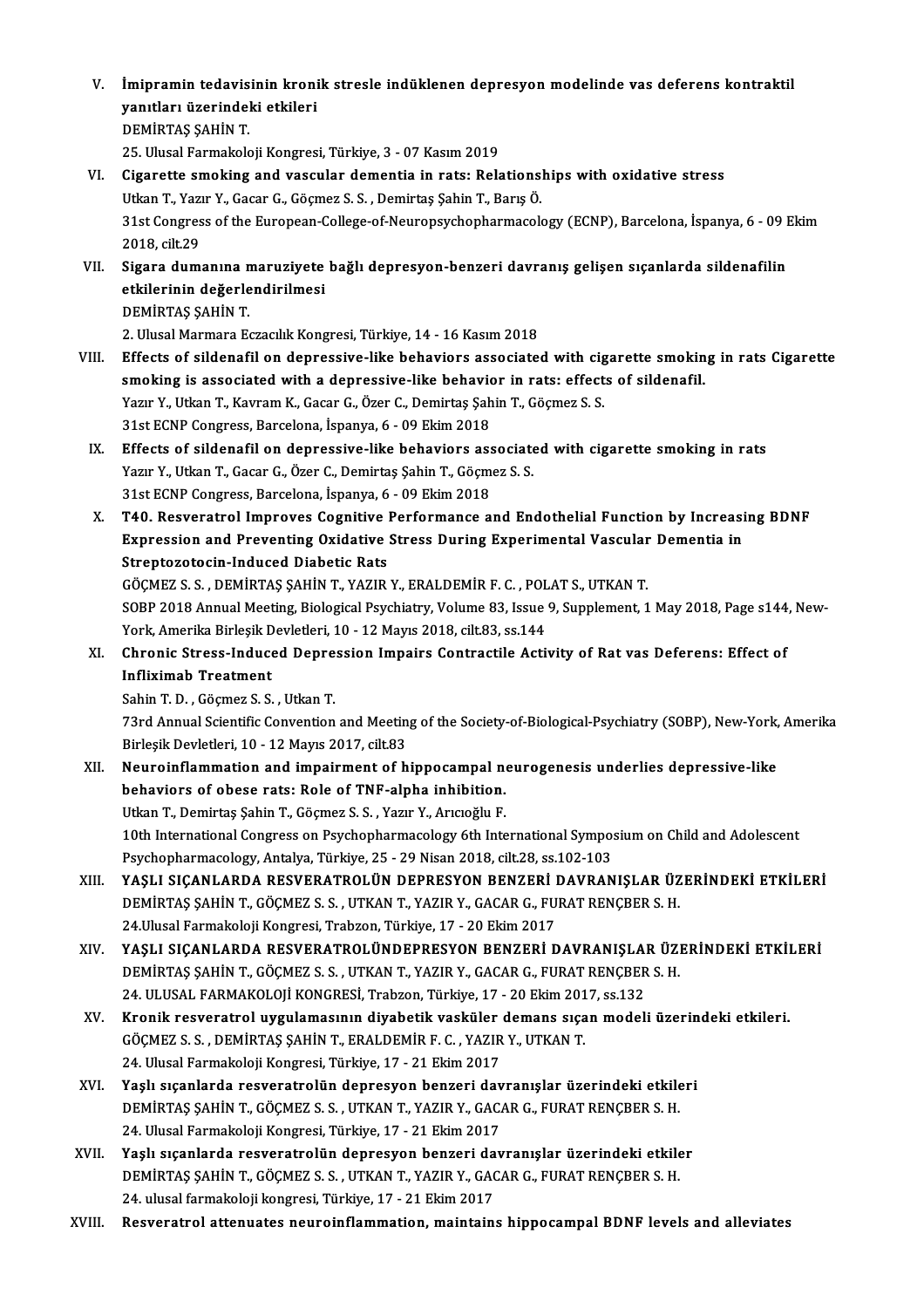#### depressive-like behavior in aged rats.

depressive-like behavior in aged rats.<br>Yazır Y., Utkan T., Gacar G., Göçmez S. S. , Furat Rençber S. H. , Demirtaş Şahin T.<br>20th European Callage of Neuropeyshanhamasalagy (ECNP) Congress, Paria E 30th European College of Neuropsychophamacology (ECNP) Congress, Paris, Fransa, 2 - 05 Eylül 2017, cilt.27, ss.667-677 Yazır Y., Utk<br>30th Europe<br>ss.667-677<br>Resvenatre 30th European College of Neuropsychophamacology (ECNP) Congress, Paris, Fransa, 2 - 05 Eylül 2017, cilt.27,<br>ss.667-677<br>XIX. Resveratrol attenuates neuroinflammation, maintains hippocampal bdnf levels and alleviates in aged

## ss.66<br>Res<mark>v</mark><br>rats<br>v^zi Resveratrol attenuates neuroinflammation, maintains hippocampal bdnf levels<br>rats<br>YAZIR Y., UTKAN T., GACAR G., FURAT RENÇBER S. H. , DEMİRTAŞ ŞAHİN T., GÖÇMEZ S. S.<br>20th ECNB Congress, Fransa. 2., OE Evlül 2017. silt 27. s

rats<br>YAZIR Y., UTKAN T., GACAR G., FURAT RENÇBER S. H. , DEMİRTAŞ ŞAHİN T., GÖÇMEZ S. S.<br>30th ECNP Congress, Fransa, 2 - 05 Eylül 2017, cilt.27, ss.667

XX. Etanercept treatment reverses the impaired spatial and emotionalmemory functions in different age 30th ECNP Congress, Fransa, 2 - 05 Eylül 2017, cilt.27, ss<br>Etanercept treatment reverses the impaired spati<br>groups of genetic absence epileptic WAG/Rij rats<br>Utkan T. Domintes Sabin T. Karson A. Gösmar S. S. Etanercept treatment reverses the impaired<br>groups of genetic absence epileptic WAG/Rij<br>Utkan T., Demirtaş Şahin T., Karson A., Göçmez S. S.<br>20th Congress of the Europeen College of Neurope

Utkan T., Demirtaş Şahin T., Karson A., Göçmez S. S.

30th Congress of the European-College-of-Neuropsychopharmacology (ECNP), Paris, Fransa, 2 - 05 Eylül 2017, cilt.27 30th Congress of the European-College-of-Neuropsychopharmacology (ECNP), Paris, Fransa, 2 - 05 Eyli<br>cilt.27<br>XXI. Depressive-like behaviors in a genetic model of absence seizures:Effects of neural stem cell<br>treatment

cilt.27<br>Depressive<br>treatment<br>Demirtes Sc Depressive-like behaviors in a genetic model of absence<br>treatment<br>Demirtaş Şahin T., Utkan T., Karson A., Göçmez S. S. , Arıcıoğlu F.<br>9th International Baychophermeselegy Congress, Antalya Türki treatment<br>Demirtaş Şahin T., Utkan T., Karson A., Göçmez S. S. , Arıcıoğlu F.<br>9th International Psychopharmacology Congress, Antalya, Türkiye, 26 - 30 Nisan 2017<br>Strepteresteginle divebet olustunular sıcanlarda resyonatrol

Demirtaş Şahin T., Utkan T., Karson A., Göçmez S. S. , Arıcıoğlu F.<br>9th International Psychopharmacology Congress, Antalya, Türkiye, 26 - 30 Nisan 2017<br>XXII. Streptozotosinle diyabet oluşturulan sıçanlarda resveratrolü 9th Inter<br>Strepto:<br>etkileri.

DEMİRTAŞ ŞAHİN T., GÖÇMEZ S. S., UTKAN T.

15.ulusal sinirbilimkongresi,Türkiye,7 -10Mayıs2017

XXIII. Depressive-like Behaviors in a Genetic Model of Absence Seizures: Effects of Neural Stem Cell 15. ulusal sinirbilim kongresi, Türkiye, 7 - 10 Mayıs 2017<br>Depressive-like Behaviors in a Genetic Model of Absence Seizures: Effects of Neural Stem Cell<br>Treatment. Psychiatry and Clinical Psychopharmacology, Volume 27, Sup Depressive-like Behaviors in a Genetic<br>Treatment. Psychiatry and Clinical Psyc<br>23. 26-30 April, 2017, Antalya, Turkey<br>DEMİPTAS SAHİN T. UTKAN T. KARSON A Treatment. Psychiatry and Clinical Psychopharmacology, Volume<br>23. 26-30 April, 2017, Antalya, Turkey<br>DEMİRTAŞ ŞAHİN T., UTKAN T., KARSON A., GÖÇMEZ S.S., ARICIOĞLU F.<br>9th International Congress en Beychopharmacology 5th In

23. 26-30 April, 2017, Antalya, Turkey<br>DEMİRTAŞ ŞAHİN T., UTKAN T., KARSON A., GÖÇMEZ S. S. , ARICIOĞLU F.<br>9th International Congress on Psychopharmacology 5th International Symposium on Child and Adolescent<br>Psychopharmasa **DEMIRTAŞ ŞAHİN T., UTKAN T., KARSON A<br>9th International Congress on Psychophar<br>Psychopharmacology, 26 - 30 Nisan 2017<br>Noural Stam Call Treatment Brayonts** 

XXIV. Neural StemCel Treatment Prevents Neuroinflammation and Increases Hippocampal BDNF Levels in Genetic Absence EpilepticWAG/Rij Rats.

UtkanT.,Demirtaş ŞahinT.,Yazır Y.,HalbutoğularıZ.S. ,Göçmez S.S. ,Arıcıoğlu F. 9th International Congress on Psychopharmacology 5th International Symposium on Child and Adolescent Utkan T., Demirtaş Şahin T., Yazır Y., Halbutoğulları Z. S. , Göçmez S. S. , Arıcıo<br>9th International Congress on Psychopharmacology 5th International Symper<br>Psychopharmacology, Antalya, Türkiye, 26 - 30 Nisan 2017, cilt.2 9th International Congress on Psychopharmacology 5th International Symposium on Child and Ac<br>Psychopharmacology, Antalya, Türkiye, 26 - 30 Nisan 2017, cilt.27, ss.55-56<br>XXV. Etanercept improves cognitive deficits by reduci

- Psychopharmacology, Antalya, Türkiye, 26 30 Nisan 2017, cilt.27, ss.55-56<br>Etanercept improves cognitive deficits by reducing both peripheral infl<br>neuroinflammation and maintaining hippocampal BDNF levels in aging<br>Yaru V. Etanercept improves cognitive deficits by reducing both peripheral in<br>neuroinflammation and maintaining hippocampal BDNF levels in agin<br>Yazır Y., Utkan T., Demirtaş Şahin T., Göçmez S. S. , Gacar G., Arkan S., Karson A.<br>20 neuroinflammation and maintaining hippocampal BDNF levels in aging<br>Yazır Y., Utkan T., Demirtaş Şahin T., Göçmez S. S. , Gacar G., Arkan S., Karson A.<br>29th Congress of the European-College-of-Neuropsychopharmacology (ECNP) Yazır Y., Utkan T., Demirtaş Şahin T., Göçmez S. S., Gacar G., Arkan S., Karson A. 29th Congress of the European-College-of-Neuropsychopharmacology (ECNP), Vienna, Avusturya, 17 - 20 E<br>2016, cilt.26<br>XXVI. Etanercept, a TNF-α inhibitor, has antidepressant-like effect in different age groups of genetic<br>ab
- 2016, cilt.26<br>Etanercept, a TNF-α inhibitor, h<br>absence epileptic WAG/Rij rats<br>DEMIPTAS SAHIN T, UTKAN T, KAE Etanercept, a TNF-α inhibitor, has antidepressant-<br>absence epileptic WAG/Rij rats<br>DEMİRTAŞ ŞAHİN T., UTKAN T., KARSON A., GÖÇMEZ S. S.<br>20th ECNP Congress 17, 20 Erlül 2016 absence epileptic WAG/Rij rats<br>DEMİRTAŞ ŞAHİN T., UTKAN T., KARSON A., GÖÇMEZ S. S.<br>29th ECNP Congress, 17 - 20 Eylül 2016

- DEMIRTAŞ ŞAHİN T., UTKAN T., KARSON A., GÖÇMEZ S. S.<br>29th ECNP Congress, 17 20 Eylül 2016<br>XXVII. Resveratrol affects plasma testosterone, corticosterone and inflammatory cytokine levels in chronic<br>unnrodistable mild stre 29th ECNP Congress, 17 - 20 Eylül 2016<br>Resveratrol affects plasma testosterone, corticosterone and inflammatory cyte<br>unpredictable mild stress-exposed rats:relationship with erectile dysfunction<br>Yazır V. Casar C. Utkar T. Resveratrol affects plasma testosterone, corticoste<br>unpredictable mild stress-exposed rats:relationship<br>Yazır Y., Gacar G., Utkan T., Demirtaş Şahin T., Göçmez S. S.<br>20th European Collage of Neuropeychenhamaselegy (EC) unpredictable mild stress-exposed rats:relationship with erectile dysfunction<br>Yazır Y., Gacar G., Utkan T., Demirtaş Şahin T., Göçmez S. S.<br>29th European College of Neuropsychophamacology (ECNP) Congress, Vienna, Avusturya Yazır Y., Gacar G., Utkan T., Demirtaş Şahin T., Göçmez S. S.<br>29th European College of Neuropsychophamacology (ECNP) Congress, Vienna, Avusturya, 17 - 20 Eylül 20<br>XXVIII. Resveratrol Affects Plasma Testosterone Corticoster 29th European College of Neuropsychophamacology (ECNP) Congress, Vienna, Avusturya, 17 - 20<br>Resveratrol Affects Plasma Testosterone Corticosterone and Inflammatory Cytokine Le<br>Chronic Unpredictable Mild Stress exposed Rats
	- Resveratrol Affects Plasma Testosterone Corticosterone a<br>Chronic Unpredictable Mild Stress exposed Rats Relations<br>YAZIR Y., GACAR G., UTKAN T., DEMİRTAŞ ŞAHİN T., GÖÇMEZ S. S.<br>20th ECNB Congress VİVENA, Arusturya 17, 20 Ev Chronic Unpredictable Mild Stress exposed Rats Relat<br>YAZIR Y., GACAR G., UTKAN T., DEMİRTAŞ ŞAHİN T., GÖÇMEZ<br>29th ECNP Congress, VİYENA, Avusturya, 17 - 20 Eylül 2016<br>EEEECTS OF ETANERCERT ON HIRROCAMRAL PRAIN D

YAZIR Y., GACAR G., UTKAN T., DEMİRTAŞ ŞAHİN T., GÖÇMEZ S. S.<br>29th ECNP Congress, VİYENA, Avusturya, 17 - 20 Eylül 2016<br>XXIX. EFFECTS OF ETANERCEPT ON HIPPOCAMPAL BRAIN DERIVED NEUROTROPHIC FACTOR EXPRESSION<br>IN CAEFTER 29th ECNP Congress, VİYENA, Avu<br>EFFECTS OF ETANERCEPT ON<br>IN CAFETERIA DIET FED RATS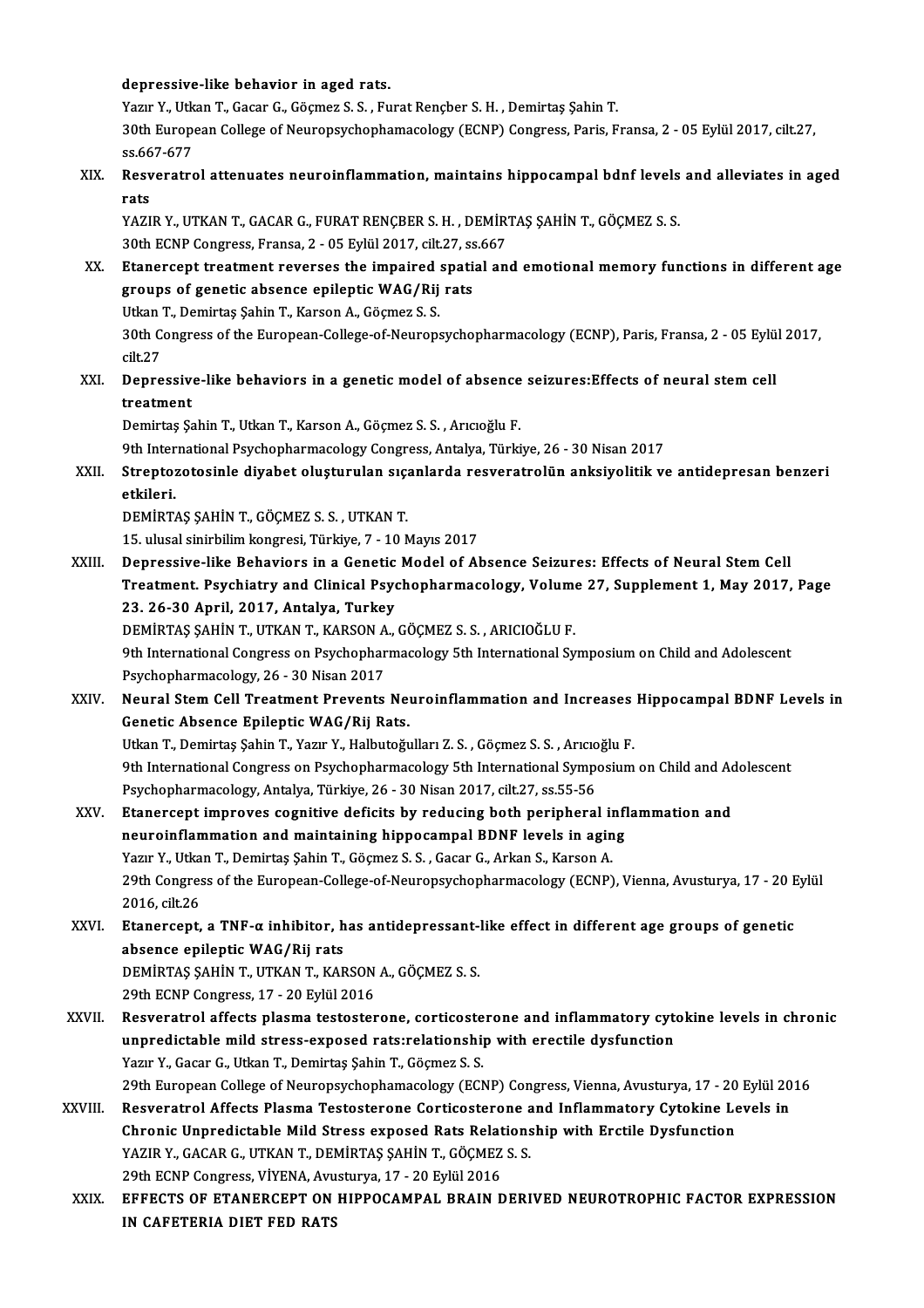YAZIR Y., FURAT RENÇBER S. H. , Kavram K., DEMİRTAŞ ŞAHİN T., UTKAN T.<br>Furansan Misrossony Consesse 28 Ağustas - 93 Frijil 2016 YAZIR Y., FURAT RENÇBER S. H. , Kavram K., DEMİRTAŞ ŞAHİ<br>European Microscopy Congress, 28 Ağustos - 02 Eylül 2016<br>C023 Investisation of the functional responses of my

YAZIR Y., FURAT RENÇBER S. H. , Kavram K., DEMİRTAŞ ŞAHİN T., UTKAN T.<br>European Microscopy Congress, 28 Ağustos - 02 Eylül 2016<br>XXX. CO22 Investigation of the functional responses of myometrium smoothmuscle in secondhand<br>e European Microscopy Congress, 28 Ağustos - 02 Ey<br>C022 Investigation of the functional response<br>smoking and chronic alcohol consuming rats<br>CÖCMEZS S. Jeanuage - DEMIPTAS SAHIN T. UTI CO22 Investigation of the functional responses of r<br>smoking and chronic alcohol consuming rats<br>GÖÇMEZ S.S., korun z.e., DEMİRTAŞ ŞAHİN T., UTKAN T.<br>7th euronean congress of pharmacology, 26, 20 Hagiran smoking and chronic alcohol consuming rats<br>GÖÇMEZ S. S. , korun z. e. , DEMİRTAŞ ŞAHİN T., UTKAN T.<br>7th european congress of pharmacology, 26 - 30 Haziran 2016 GÖÇMEZ S. S. , korun z. e. , DEMİRTAŞ ŞAHİN T., UTKAN T.<br>7th european congress of pharmacology, 26 - 30 Haziran 2016<br>XXXI. Gocmez SS Sergazykyzy MR Kadyirbekovna ZZ Ozer C Demirtaş Şahin T Utkan T Ketamin treatment<br>Reverse reverses age related vascular dysfunction in thoracic aorta 26 30 June Congress Book Version Page Gocmez SS Sergazykyzy MR Kao<br>reverses age related vascular d<br>285 604 2016 Istanbul Turkey<br>CÖCMEZ S.S. Sergarylarm M. Kad reverses age related vascular dysfunction in thoracic aorta 26 30 June Congre<br>285 604 2016 Istanbul Turkey<br>GÖÇMEZ S.S., Sergazykyzy M., Kadyirbekovna Z., Özer C., DEMİRTAŞ ŞAHİN T., UTKAN T.<br><sup>7th Euronean Congress of Pharm</sup> 285 604 2016 Istanbul Turkey<br>GÖÇMEZ S. S. , Sergazykyzy M., Kadyirbekovna Z., Özer C., DEMİR<br>7th European Congress of Pharmacology, 26 - 30 Haziran 2016<br>Effects of chronic atanorsant a TNE inhibitor on vassular 7th European Congress of Pharmacology, 26 - 30 Haziran 2016<br>XXXII. Effects of chronic etanercept a TNF inhibitor on vascular reactivity in cafeteria diet fedrats DEMİRTAŞ ŞAHİNT.,GÖÇMEZ S.S. ,UTKANT. 7th european congress of pharmacology, 26 - 30 Haziran 2016 DEMIRTAŞ ŞAHİN T., GÖÇMEZ S. S. , UTKAN T.<br>7th european congress of pharmacology, 26 - 30 Haziran 2016<br>XXXIII. Chronic unpredictable mild stress impairs neurogenic and endothelium dependent relaxation of<br>xobbit connue 7th european congress of pharmacology, 26 - 30 Haziran 2016<br>Chronic unpredictable mild stress impairs neurogenic and endothelium dependent relaxation of<br>rabbit corpus cavernosum smooth muscle Improvement with chronic admin Chronic unpredictable mild stress impair<br>rabbit corpus cavernosum smooth musc<br>GÖÇMEZ S.S., DEMİRTAŞ ŞAHİN T., UTKAN T.<br>7th Euroneen Congress of Pharmagelogu, 26 rabbit corpus cavernosum smooth muscle Improvement<br>GÖÇMEZ S. S. , DEMİRTAŞ ŞAHİN T., UTKAN T.<br>7th European Congress of Pharmacology, 26 - 30 Haziran 2016<br>Katamine treatment nevenaes age nelated vasevlan dyefyı GÖÇMEZ S. S. , DEMİRTAŞ ŞAHİN T., UTKAN T.<br>7th European Congress of Pharmacology, 26 - 30 Haziran 2016<br>XXXIV. Ketamine treatment reverses age-related vascular dysfunction in thoracic aorta 7th European Congress of Pharmacology, 26 - 30 Haziran 2016<br>Ketamine treatment reverses age-related vascular dysfunction in thoracic aorta<br>GÖÇMEZ S.S. , SERGAZYKYZY M. R. , KADYİRBEKOVNA Z. Z. , ÖZER C., DEMİRTAŞ ŞAHİN T., Ketamine treatment reverses age-related vascular dysful<br>GÖÇMEZ S.S., SERGAZYKYZY M.R., KADYİRBEKOVNA Z.Z., ÖZE<br>7th European Congress of Pharmacology, 26 - 30 Haziran 2016<br>Effects of chronic atanarsant, a TNE alpha inhibita GÖÇMEZ S. S. , SERGAZYKYZY M. R. , KADYİRBEKOVNA Z. Z. , ÖZER C., DEMİRTAŞ ŞAHİN T., UTKAN T.<br>7th European Congress of Pharmacology, 26 - 30 Haziran 2016<br>XXXV. Effects of chronic etanercept, a TNF-alpha inhibitor, on v 7th European Congress of Pharmacology, 26 - 30 Haziran 2016<br>Effects of chronic etanercept, a TNF-alpha inhibitor, on<br>DEMIRTAŞ ŞAHİN T., GÖÇMEZ S. S., UTKAN T. Effects of chronic etanercept, a TNF-alpha inhibitor, on v<br>DEMİRTAŞ ŞAHİN T., GÖÇMEZ S. S. , UTKAN T.<br>7th European Congress of Pharmacology, 26 - 30 Haziran 2016<br>Investigation of the functional responses of myometrium DEMIRTAŞ ŞAHİN T., GÖÇMEZ S. S. , UTKAN T.<br>7th European Congress of Pharmacology, 26 - 30 Haziran 2016<br>XXXVI. Investigation of the functional responses of myometrium smooth muscle in secondhand smoking and<br>chronic elec 7th European Congress of Pharmacology, 26 - 30 Haziran 2016<br>Investigation of the functional responses of myometriun<br>chronic alcohol consuming rats<br>GÖCMEZ S. S., KORUN z. e., DEMIRTAS SAHIN T., UTKAN T. Investigation of the functional responses of myomet<br>chronic alcohol consuming rats<br>GÖÇMEZ S.S., KORUN z.e., DEMİRTAŞ ŞAHİN T., UTKAN T.<br><sup>7th Euroneen Congress of Pharmasology, 26, 20 Hagiran 2</sup> 7th European Congress of Pharmacology, 26 - 30 Haziran 2016 GÖÇMEZ S. S. , KORUN z. e. , DEMİRTAŞ ŞAHİN T., UTKAN T.<br>7th European Congress of Pharmacology, 26 - 30 Haziran 2016<br>XXXVII. Effects of Chronic Ethosuximide Treatment on Cardiovascular Changes in Genetic Absence Epilep 7th European C<br>Effects of Chro<br>WAG/Rij Rats<br>Sobin T. Utkan I Effects of Chronic Ethos<mark>t</mark><br>WAG/Rij Rats<br>Sahin T., Utkan T., Karson A.<br><sup>20th Sooul World Congrees</sup> 30th SeoulWorldCongress of the International-Colege-of-Neuropsychopharmacology (CINP),Seoul,GüneyKore, Sahin T., Utkan T., Karson A.<br>30th Seoul World Congress of the Intern<br>3 - 07 Temmuz 2016, cilt.19, ss.268-269<br>Analysis of slutamata indused prose 30th Seoul World Congress of the International-College-of-Neuropsychopharmacology (CINP), Seoul, Gün<br>3 - 07 Temmuz 2016, cilt.19, ss.268-269<br>XXXVIII. Analysis of glutamate-induced processing of proline-rich transmembrane p 3 - 07 Temmuz 2016, cilt.19, ss.268-269<br>Analysis of glutamate-induced processing of proline-rich transmemb<br>UTKAN T., DEMİRTAŞ ŞAHİN T., KARSON A., HALBUTOĞULLARI Z. S. , YAZIR Y.<br>20th Sesul Werld Cargress of the Internatio Analysis of glutamate-induced processing of proline-rich transmembrane protein 2 (PRRT2)<br>UTKAN T., DEMIRTAŞ ŞAHİN T., KARSON A., HALBUTOĞULLARI Z. S. , YAZIR Y.<br>30th Seoul World Congress of the International-College-of-Neu UTKAN T., DEMİRTAŞ ŞAHİN T., KAR<br>30th Seoul World Congress of the International Solutions<br>3 - 07 Temmuz 2016, cilt.19, ss.269<br>Effect of Noural Stem Cell Trans 30th Seoul World Congress of the International-College-of-Neuropsychopharmacology (CINP), Seoul, Gün<br>3 - 07 Temmuz 2016, cilt.19, ss.269<br>XXXIX. Effect of Neural Stem Cell Transplantation on Absence Seizures in Genetic Abse 3 - 07 Temmuz :<br><mark>Effect of Neur</mark><br>WAG/Rij Rats<br><sup>He</sup>kan T. Domirt Effect of Neural Stem Cell Transplantatio<br>WAG/Rij Rats<br>Utkan T., Demirtaş Şahin T., Karson A., Yazır Y.<br>20th Seoul World Congress of the Internation WAG/Rij Rats<br>Utkan T., Demirtaş Şahin T., Karson A., Yazır Y.<br>30th Seoul World Congress of the International-College-of-Neuropsychopharmacology (CINP), Seoul, Güney Kore,<br>2....97 Temmuz 2016, silt 19. ss 260. Utkan T., Demirtaş Şahin T., Karson<br>30th Seoul World Congress of the International Section<br>3 - 07 Temmuz 2016, cilt.19, ss.269<br>Ober Sicaplanda Etanersentin V. 30th Seoul World Congress of the International-College-of-Neuropsychopharmacology (CINP), Seou<br>3 - 07 Temmuz 2016, cilt.19, ss.269<br>XL. Obez Siçanlarda Etanerseptin Vasküler Düz Kasta Enos Ekspresyonu Üzerine Etkilerinin<br>Im 3 - 07 Temmuz 2016, cilt.19, ss.269<br>Obez Siçanlarda Etanerseptin Vasküler Düz<br>Immünohistokimyasal Olarak Araştirilmasi.<br>YAZIB V. KAVBAM K. EUBAT BENCBER S. H. DE Obez Siçanlarda Etanerseptin Vasküler Düz Kasta Enos Ekspresyonu<br>Immünohistokimyasal Olarak Araştirilmasi.<br>YAZIR Y., KAVRAM K., FURAT RENÇBER S. H. , DEMİRTAŞ ŞAHİN T., UTKAN T.<br>12 Ulucal Histolaji ve Embriyalaji Kansresi, Immünohistokimyasal Olarak Araştirilmasi.<br>YAZIR Y., KAVRAM K., FURAT RENÇBER S. H. , DEMİRTAŞ ŞAHİN T., UTKAN T.<br>13. Ulusal Histoloji ve Embriyoloji Kongresi, İzmir, Türkiye, 30 Nisan - 03 Mayıs 2016<br>OBEZ SICANLARDA ETANER XLI. OBEZ SIÇANLARDA ETANERSEPTİN VASKÜLER DÜZ KASTA eNOS EKSPRESYONU ÜZERİNE 13. Ulusal Histoloji ve Embriyoloji Kongresi, İzmir, Türkiye, 30 Nisan - 03 N<br>OBEZ SIÇANLARDA ETANERSEPTİN VASKÜLER DÜZ KASTA eNOS<br>ETKİLERİNİN İMMÜNOHİSTOKİMYASAL OLARAK ARAŞTIRILMASI<br>VAZIR V. Kouram K. EURAT RENCRER S. H. OBEZ SIÇANLARDA ETANERSEPTİN VASKÜLER DÜZ KASTA eNOS E<br>ETKİLERİNİN İMMÜNOHİSTOKİMYASAL OLARAK ARAŞTIRILMASI<br>YAZIR Y., Kavram K., FURAT RENÇBER S. H. , DEMİRTAŞ ŞAHİN T., UTKAN T.<br>13 Husal Histolaji ve Embriyalaji Kanstasi ETKİLERİNİN İMMÜNOHİSTOKİMYASAL OLARAK ARAŞTIRILMASI<br>13.Ulusal Histoloji ve Embriyoloji Kongresi, Türkiye, 30 Nisan - 03 Mayıs 2016<br>13.Ulusal Histoloji ve Embriyoloji Kongresi, Türkiye, 30 Nisan - 03 Mayıs 2016 XLII. Immunohistochemical Analyses of Etanercept s Effects on Vascular Smooth Muscle eNOS Expression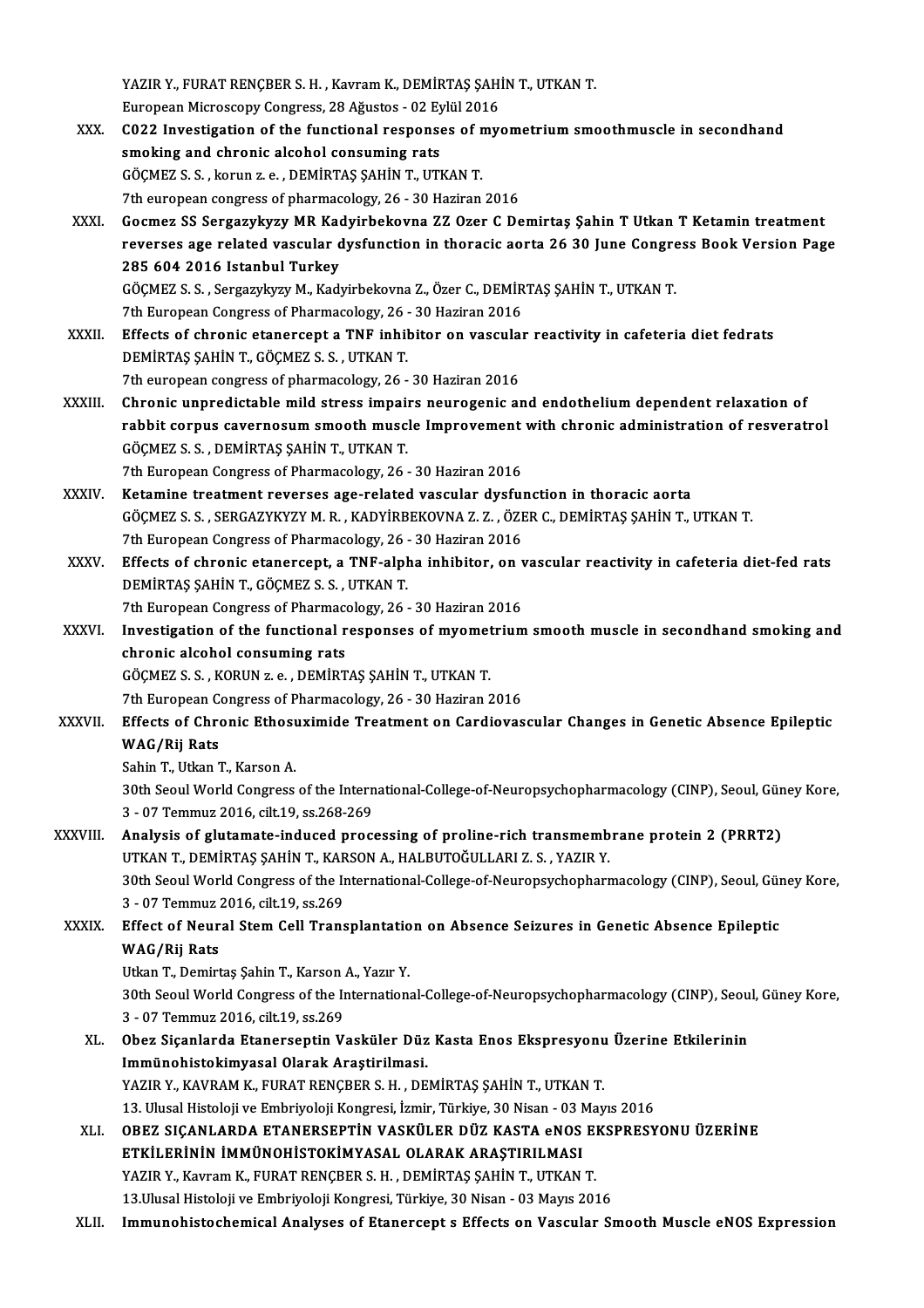in Obese Rats

in Obese Rats<br>YAZIR Y., KAVRAM K., FURAT RENÇBER S. H. , DEMİRTAŞ ŞAHİN T., UTKAN T.<br>12. National Histology and Embryology Congress with International Pertisine

13. National Histology and Embryology Congress with International Participation, İzmir, Türkiye, 30 Nisan - 03<br>Mavis 2016 YAZIR Y., KA<br>13. National<br>Mayıs 2016<br>Effects of a 13. National Histology and Embryology Congress with International Participation, İzmir, Türkiye, 30 Nisan - 03<br>Mayıs 2016<br>XLIII. Effects of chronic etanercept a TNF ainhibitor on cognitive dysfunction in cafeteria diet fed

Mayıs 2016<br>Effects of chronic etanercept a TNF ainhibitol<br>Demirtaş Şahin T., Utkan T., Göçmez S.S. , Karson A.<br>29th FCNP Consress, Amsterdam Hollanda, 29 Ağu Effects of chronic etanercept a TNF ainhibitor on cognitive dyst<br>Demirtaş Şahin T., Utkan T., Göçmez S. S. , Karson A.<br>28th ECNP Congress, Amsterdam, Hollanda, 29 Ağustos - 01 Eylül 2015<br>Effect of resveratrel en nopile neu

28th ECNP Congress, Amsterdam, Hollanda, 29 Ağustos - 01 Eylül 2015

Demirtaş Şahin T., Utkan T., Göçmez S. S. , Karson A.<br>28th ECNP Congress, Amsterdam, Hollanda, 29 Ağustos - 01 Eylül 2015<br>XLIV. Effect of resveratrol on penile neuronal and endothelial nitric oxide synthase expression in c Yazır Y., Demirtaş Şahin T., Göçmez S. S., Utkan T., Gacar M. N.

28th ECNP Congress, Amsterdam, Hollanda, 29 Ağustos - 01 Eylül 2015

- XLV. Protective effects of an extract of propolis in scopolamine induced cognitive impairment in rats Göçmez S.S. ,Demirtaş ŞahinT.,AksözE.,UtkanT.,GacarM.N. Protective effects of an extract of propolis in scopolamine indu<br>Göçmez S. S. , Demirtaş Şahin T., Aksöz E., Utkan T., Gacar M. N.<br>28th ECNP Congress, Amsterdam, Hollanda, 29 Ağustos - 01 Eylül 2015<br>Protective effects of m Göçmez S. S. , Demirtaş Şahin T., Aksöz E., Utkan T., Gacar M. N.<br>28th ECNP Congress, Amsterdam, Hollanda, 29 Ağustos - 01 Eylül 2015<br>XLVI. Protective effects of metformin inscopolamine induced cognitive impairment in rats
- 28th ECNP Congress, Amsterdam, Hollanda, 29 Ağ<br>Protective effects of metformin inscopolami:<br>Aksöz E., Göçmez S. S. , Demirtaş Şahin T., Utkan T.<br>29th ECNP Congress, Amsterdam, Hollanda, 29 Ağ Protective effects of metformin inscopolamine induced cognitiv<br>Aksöz E., Göçmez S. S. , Demirtaş Şahin T., Utkan T.<br>28th ECNP Congress, Amsterdam, Hollanda, 29 Ağustos - 01 Eylül 2015<br>B. 1. s. 040 Chronis stanensent treatm Aksöz E., Göçmez S. S. , Demirtaş Şahin T., Utkan T.<br>28th ECNP Congress, Amsterdam, Hollanda, 29 Ağustos - 01 Eylül 2015<br>XLVII. P 1 g 049 Chronic etanercept treatment exerts antidepressant like effect in cafeteria diet fed
- 28th ECNP Congress, Amsterdam, Hollanda, 2<br>**P 1 g 049 Chronic etanercept treatment**<br>Utkan T., Demirtaş Şahin T., Aksöz E., Arkan S.<br>EUROPEAN NEUROPSYCHOPHAPMACOLOCY P 1 g 049 Chronic etanercept treatment exerts antidepressant like effect in cafeteria diet fed rats<br>Utkan T., Demirtaş Şahin T., Aksöz E., Arkan S.<br>EUROPEAN NEUROPSYCHOPHARMACOLOGY, Amsterdam, Hollanda, 29 Ağustos - 03 Eyl EUROPEAN NEUROPSYCHOPHARMACOLOGY, Amsterdam, Hollanda, 29 Ağustos - 03 Eylül 2015, cilt.25, ss.264
- Utkan T., Demirtaş Şahin T., Aksöz E., Arkan S.<br>EUROPEAN NEUROPSYCHOPHARMACOLOGY, Amsterdam, Hollanda, 29 Ağustos 03 Eylül 2015, cilt.25, ss.2<br>XLVIII. P 1 j 032 Protective effects of metformin in scopolamine induced cogn P 1 j 032 Protective effects of metformin in scopolamine induced cognitive impairment in r<br>Aksöz E., Göçmez S. S. , Demirtaş Şahin T., Utkan T.<br>EUROPEAN NEUROPSYCHOPHARMACOLOGY, Amsterdam, Hollanda, 29 Ağustos - 03 Eylül 2 Aksöz E., Göçmez S. S. , Demirtaş Şahin T., Utkan T.<br>EUROPEAN NEUROPSYCHOPHARMACOLOGY, Amsterdam, Hollanda, 29 Ağustos - 03 Eylül 2015, cilt.25<br>XLIX. Effects of chronic etanercept, a TNF-alpha inhibitor, on cognitive d
- EUR<br>Effe<br>rats<br><sup>Domi</sup> Effects of chronic etanercept, a TNF-alpha<br>rats<br>Demirtas T., UTKAN T., Gocmez S. S. , KARSON A.<br>28th Congress of the Europeen College of Neur

rats<br>Demirtas T., UTKAN T., Gocmez S. S. , KARSON A.<br>28th Congress of the European-College-of-Neuropsychopharmacology (ECNP), Amsterdam, Hollanda, 29 Ağustos -<br>01 Frijil 2015, cilt 25 Demirtas T., UTKAN T<br>28th Congress of the<br>01 Eylül 2015, cilt.25<br>Ponile constitutive 28th Congress of the European-College-of-Neuropsychopharmacology (ECNP), Amsterdam, Hollanda, 29 Ağu<br>11 Eylül 2015, cilt.25<br>1. Penile constitutive nitric oxide synhtase expression in depressed rats exposed to unpredictable

- 01 Eylül 2015, cilt.25<br>Penile constitutive nitric oxide synhtase<br>chronic mild stress role of inflammation<br>DEMIPTAS SAHINT VAZIR V. KARSON A, PAY Penile constitutive nitric oxide synhtase expression in d<br>chronic mild stress role of inflammation<br>DEMİRTAŞ ŞAHİN T., YAZIR Y., KARSON A., BAYRAMGÜRLER D.<br>ECNP Ameterdam Hallanda 29 Ağustes - 01 Evlül 2015 chronic mild stress role of inflammation<br>DEMİRTAŞ ŞAHİN T., YAZIR Y., KARSON A., BAYRAMGÜRI<br>ECNP, Amsterdam, Hollanda, 29 Ağustos - 01 Eylül 2015<br>B. 5.0.001 Effects of etapersent en yeşgular deman DEMIRTAŞ ŞAHİN T., YAZIR Y., KARSON A., BAYRAMGÜRLER D.<br>ECNP, Amsterdam, Hollanda, 29 Ağustos - 01 Eylül 2015<br>LI. P 5 e 001 Effects of etanercept on vascular dementia in aged rats<br>UTKAN T. YAZIR Y. DEMIRTAS SAHİN T. KARSON
- ECNP, Amsterdam, Hollanda, 29 Ağustos 01 Eylül 20<br>P 5 e 001 Effects of etanercept on vascular de<br>UTKAN T., YAZIR Y., DEMİRTAŞ ŞAHİN T., KARSON A. P 5 e 001 Effects of etanercept on va:<br>UTKAN T., YAZIR Y., DEMIRTAŞ ŞAHIN T., I<br>28. ECNP Congress, 29 - 03 Ağustos 2015<br>Effects of chronis stanersont, a TNE;
- UTKAN T., YAZIR Y., DEMIRTAŞ ŞAHIN T., KARSON A.<br>28. ECNP Congress, 29 03 Ağustos 2015<br>LII. Effects of chronic etanercept, a TNF inhibitor, on cognitive dysfunction in cafeteria diet-fed rats<br>DEMIRTAS SAHIN T. UTVAN T. C 28. ECNP Congress, 29 - 03 Ağustos 2015<br>Effects of chronic etanercept, a TNF inhibitor, on contractional properties of chronic etanercept, a TNF inhibitor, on contractional setting of the ECNP Congress 29 Ağustos - 01 Evis DEMİRTAŞ ŞAHİN T., UTKAN T., GÖÇMEZ S. S. , KARSON A.<br>28th ECNP Congress, 29 Ağustos - 01 Eylül 2015 DEMIRTAŞ ŞAHIN T., UTKAN T., GÖÇMEZ S. S. , KARSON A.<br>28th ECNP Congress, 29 Ağustos - 01 Eylül 2015<br>LIII. P 4 c 001 Penile constitutive nitric oxide synthase expression in depressed rats exposed to<br>unpredictable chronic m
- 28th ECNP Congress, 29 Ağustos 01 Eylül 2015<br>P 4 c 001 Penile constitutive nitric oxide synthase express role of inflammation<br>pemiptas sauin T yazin v UTKAN T KARSON A P 4 c 001 Penile constitutive nitric oxide synth<br>unpredictable chronic mild stress role of inflament<br>DEMIRTAŞ ŞAHİN T., YAZIR Y., UTKAN T., KARSON A. unpredictable chronic mild stress role of i<br>DEMİRTAŞ ŞAHİN T., YAZIR Y., UTKAN T., KARSO<br>28. ECNP Congress, 29 Ağustos - 03 Eylül 2015<br>Effects of stanspeart on yaşaylar demanti: DEMIRTAŞ ŞAHİN T., YAZIR Y., UTKAN T., KARSON A.<br>28. ECNP Congress, 29 Ağustos - 03 Eylül 2015<br>LIV. Effects of etanercept on vascular dementia in aged rats<br>Alrêz E. Utkan T. Yazır Y. Demirtas Sahin T. Karson A.
- 28. ECNP Congress, 29 Ağustos 03 Eylül 2015<br>Effects of etanercept on vascular dementia in age<br>Aksöz E., Utkan T., Yazır Y., Demirtaş Şahin T., Karson A.<br>28th Congress of the Euroneen College of Neuronaush Effects of etanercept on vascular dementia in aged rats<br>Aksöz E., Utkan T., Yazır Y., Demirtaş Şahin T., Karson A.<br>28th Congress of the European-College-of-Neuropsychopharmacology (ECNP), Amsterdam, Hollanda, 29 Ağustos -<br> Aksöz E., Utkan T., Yaz<br>28th Congress of the<br>01 Eylül 2015, cilt.25<br>P. 1.5.007. Effect of 28th Congress of the European-College-of-Neuropsychopharmacology (ECNP), Amsterdam, Hollanda, 29 Ağus<br>01 Eylül 2015, cilt.25<br>LV. P 1 g 007 Effect of chronic etanercept a TNF inhibitor treatment on depressive like behaviour
- 01 Eylül 20<br>**P 1 g 007<br>aged rats**<br>DEMPTAS P 1 g 007 Effect of chronic etanercept a TNF inlanged rats<br>DEMİRTAŞ ŞAHİN T., ARKAN S., KARSON A., UTKAN T.<br>28 ECND Congress 20 Ağustos - 02 Evlül 2015

aged rats<br>DEMİRTAŞ ŞAHİN T., ARKAN S., KARSON A., UTKAN T.<br>28. ECNP Congress, 29 Ağustos - 03 Eylül 2015

LVI. Penile constitutive nitric oxide synthase expression in depressed rats exposed to unpredictable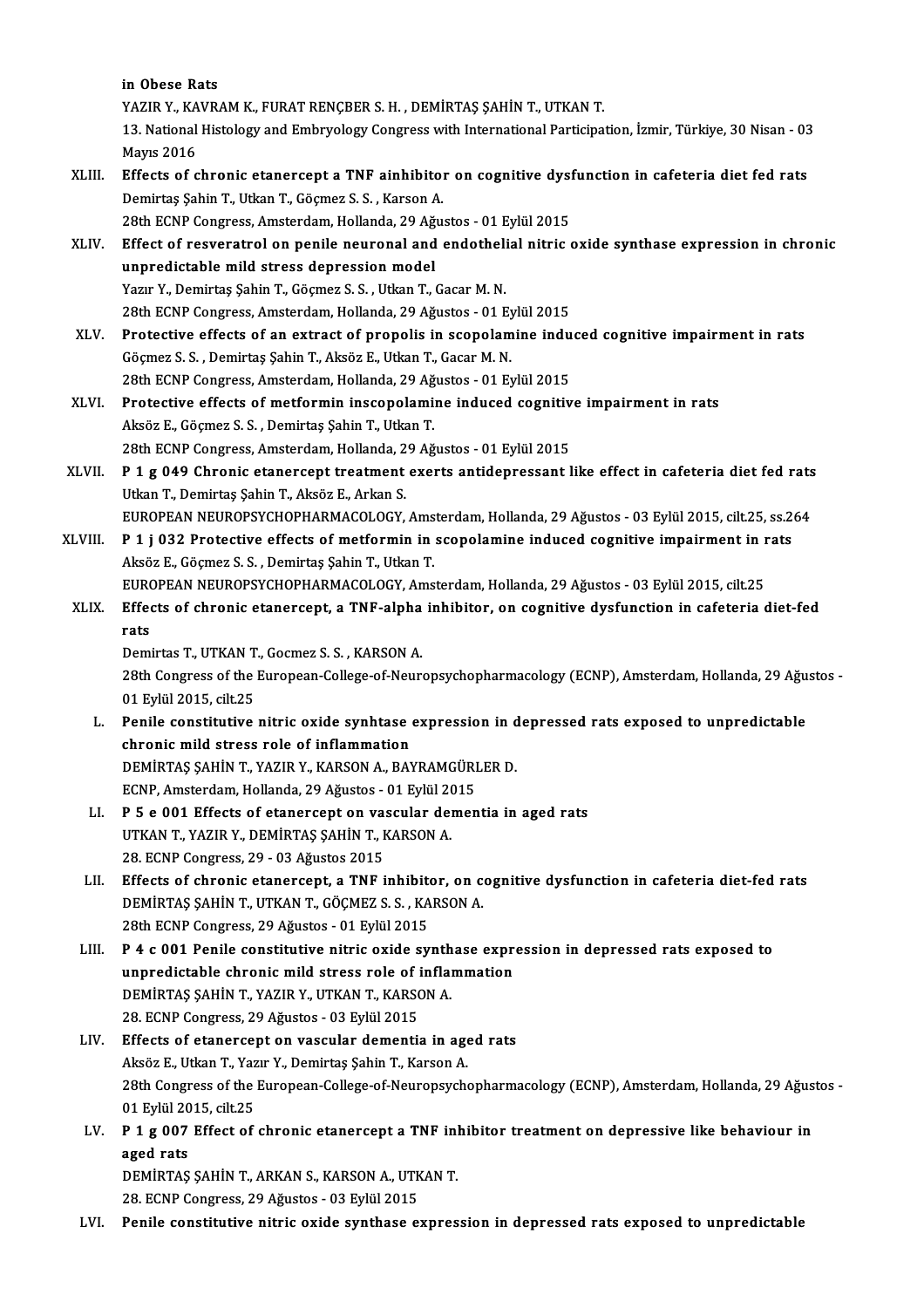chronic mild stress: role of inflammation chronic mild stress: role of inflammation<br>Demirtaş Şahin T., Yazır Y., Utkan T., Karson A., Bayramgürler D.<br>28th Congress of the Euroneen College of Neurongychenharma 28th Congress of the European-College-of-Neuropsychopharmacology (ECNP), Amsterdam, Hollanda, 29 Ağustos -<br>01 Evlül 2015. cilt.25 Demirtaş Şahin T., Yaz<br>28th Congress of the<br>01 Eylül 2015, cilt.25<br>Effect of shaonis et 28th Congress of the European-College-of-Neuropsychopharmacology (ECNP), Amsterdam, Hollanda, 29 Ağustos -<br>1 Eylül 2015, cilt.25<br>LVII. Effect of chronic etanercept (a TNF-α inhibitor) treatment on depressive-like behaviou 01 Eylül 2015, cilt.25<br>Effect of chronic etanercept (a TNF-α inhibitor)<br>DEMİRTAŞ ŞAHİN T., ARKAN S., KARSON A., UTKAN T.<br>29th FCNP Congress, 29 Ağustos, -01 Erlül 2015 Effect of chronic etanercept (a TNF-α inhibi<br>DEMİRTAŞ ŞAHİN T., ARKAN S., KARSON A., UTKA<br>28th ECNP Congress, 29 Ağustos - 01 Eylül 2015<br>Chronic etanersent treatment exerts entide DEMIRTAŞ ŞAHİN T., ARKAN S., KARSON A., UTKAN T.<br>28th ECNP Congress, 29 Ağustos - 01 Eylül 2015<br>LVIII. Chronic etanercept treatment exerts antidepressant-like effect in cafeteria diet-fed rats UTKANT.,DEMİRTAŞ ŞAHİNT.,AKSÖZ E.,ARKANS. Chronic etanercept treatment exerts antide<br>UTKAN T., DEMİRTAŞ ŞAHİN T., AKSÖZ E., ARKAN<br>28th ECNP Congress, 29 Ağustos - 01 Eylül 2015<br>Penile constitutive nitris exide sunthase exp UTKAN T., DEMIRTAŞ ŞAHİN T., AKSÖZ E., ARKAN S.<br>28th ECNP Congress, 29 Ağustos - 01 Eylül 2015<br>LIX. Penile constitutive nitric oxide synthase expression in depressed rats exposed to unpredictable<br>chronis mild stress rele o 28th ECNP Congress, 29 Ağustos - 01 Eylül 2019<br>Penile constitutive nitric oxide synthase<br>chronic mild stress role of inflammation<br>DEMIPTAS SAHIN T. VAZIR V. HTKAN T. KARS Penile constitutive nitric oxide synthase expression in depressed<br>chronic mild stress role of inflammation<br>DEMİRTAŞ ŞAHİN T., YAZIR Y., UTKAN T., KARSON A., BAYRAMGÜRLER D.<br>29th ECNP Congress 29 Ağustos - 91 Evlül 2015 chronic mild stress role of inflammation<br>DEMİRTAŞ ŞAHİN T., YAZIR Y., UTKAN T., KARSON<br>28th ECNP Congress, 29 Ağustos - 01 Eylül 2015<br>The Belationskin Between Ageing Indused F DEMIRTAŞ ŞAHİN T., YAZIR Y., UTKAN T., KARSON A., BAYRAMGÜRLER D.<br>28th ECNP Congress, 29 Ağustos - 01 Eylül 2015<br>LX. The Relationship Between Ageing Induced Dementia and Inflammation<br>Utkan T., Yazır Y., Demirtaş Şahin 28th ECNP Congress, 29 Ağustos - 01 Eylül 20<br>The Relationship Between Ageing Induce<br>Utkan T., Yazır Y., Demirtaş Şahin T., Karson A. The Relationship Between Ageing Induced Dementia and Inflammation<br>Utkan T., Yazır Y., Demirtaş Şahin T., Karson A.<br>70th Annual Scientific Meeting of the Society-of-Biological-Psychiatry on Stress, Emotion, Neurodevelopment Utkan T., Yazır Y., Demirtaş Şahin T., Karson A.<br>70th Annual Scientific Meeting of the Society-of-Biological-Psychiatry on<br>Psychopathology, Toronto, Kanada, 14 - 16 Mayıs 2015, cilt.77, ss.333-0<br>Fffect of Etanorsent o TNE 70th Annual Scientific Meeting of the Society-of-Biological-Psychiatry on Stress, Emotion, Neurodevelopment an<br>Psychopathology, Toronto, Kanada, 14 - 16 Mayıs 2015, cilt.77, ss.333-0<br>LXI. Effect of Etanercept a TNF alpha I Psychopathol<br>Effect of Eta<br>Conference<br>Domintes Sab Effect of Etanercept a TNF alpha Inhibitol<br>Conference<br>Demirtaş Şahin T., Arkan S., Karson A., Utkan T.<br>70th Annual Scientific Mesting of the Society of Conference<br>Demirtaş Şahin T., Arkan S., Karson A., Utkan T.<br>70th Annual Scientific Meeting of the Society-of-Biological-Psychiatry on Stress, Emotion, Neurodevelopment and Psychopathology, 14 - 16 Mayıs 2015 T0th Annual Scientific Meeting of the Society-of-Biological-Psychiatry on Stress, Emotion, Neurode<br>Psychopathology, 14 - 16 Mayıs 2015<br>LXII. Etanercept Treatment Prevents Emotional Memory Deficits of Cafeteria Diet Fed Rat Psychopathology, 14 - 16 Mayıs 2015<br>Etanercept Treatment Prevents Emotional Mem<br>DEMİRTAŞ ŞAHİN T., UTKAN T., AKSÖZ E., KARSON A.<br>70th Annual Scientific Meeting of the Society of Biolo Etanercept Treatment Prevents Emotional Memory Deficits of Cafeteria Diet Fed Rats<br>DEMİRTAŞ ŞAHİN T., UTKAN T., AKSÖZ E., KARSON A.<br>70th Annual Scientific Meeting of the Society-of-Biological-Psychiatry on Stress, Emotion, **DEMIRTAŞ ŞAHİN T., UTKAN T., AKSÖZ<br>70th Annual Scientific Meeting of the S<br>Psychopathology, 14 - 16 Mayıs 2015** 70th Annual Scientific Meeting of the Society-of-Biological-Psychiatry on Stress, Emotion, Neurodevelopment and<br>Psychopathology, 14 - 16 Mayıs 2015<br>LXIII. Effect of Etanercept, a TNF-alpha Inhibitor, on Depressive-Like Beh Psychopathology, 14 - 16 Mayıs 2015<br>Effect of Etanercept, a TNF-alpha<br>Demirtaş Şahin T., Utkan T., Aksöz E. Effect of Etanercept, a TNF-alpha Inhibitor, on Depressive-Like Behavior in Cafeteria Diet-Fed Rats<br>Demirtaş Şahin T., Utkan T., Aksöz E.<br>70th Annual Scientific Meeting of the Society-of-Biological-Psychiatry on Stress, Em 70th Annual Scientific Meeting of the Society-of-Biological-Psychiatry on Stress, Emotion, Neurodevelopment and<br>Psychopathology, Toronto, Kanada, 14 - 16 Mayıs 2015, cilt.77 LXIV. The Relationship Between Ageing-Induced Dementia and Inflammation UTKANT.,YAZIRY.,DEMİRTAŞ ŞAHİNT. The Relationship Between Ageing-Induced Dementia and Inflammation<br>UTKAN T., YAZIR Y., DEMİRTAŞ ŞAHİN T.<br>70th Annual Scientific Meeting of the Society-of-Biological-Psychiatry on Stress, Emotion, Neurodevelopment and<br>Revebe UTKAN T., YAZIR Y., DEMİRTAŞ ŞAHİN T.<br>70th Annual Scientific Meeting of the Society-of-Biological-Psycl<br>Psychopathology, Toronto, Kanada, 14 - 16 Mayıs 2015, cilt.77<br>Ftanersent Treetment Breyents Emetional Memeru Defi LXV. Etanercept Treatment Prevents Emotional Memory Deficits of Cafeteria Diet-Fed Rats<br>Demirtas Şahin T., Utkan T., Aksöz E., Karson A. Psychopathology, Toronto, Kanada, 14 - 16 Mayıs 2015, cilt.77 Etanercept Treatment Prevents Emotional Memory Deficits of Cafeteria Diet-Fed Rats<br>Demirtaş Şahin T., Utkan T., Aksöz E., Karson A.<br>70th Annual Scientific Meeting of the Society-of-Biological-Psychiatry on Stress, Emotion, Demirtaş Şahin T., Utkan T., Aksöz E., Karson A.<br>70th Annual Scientific Meeting of the Society-of-Biological-Psyc<br>Psychopathology, Toronto, Kanada, 14 - 16 Mayıs 2015, cilt.77<br>Infliximah, ressues segnitive impairment indus LXVI. Infliximab rescues cognitive impairment induced by unpredictable chronicmild stress in a ratmodel Psychopathology, Toronto, Kanada, 14 - 16 Mayıs 2015, cilt.77 Infliximab rescues cognitive impairment induced by unpredicta<br>of depression<br>Demirtaş Şahin T., Yazır Y., Utkan T., Karson A., Bayramgürler D., Balcı F.<br>27th FCNP Congress Berlin Almanya 19 - 21 Flrim 2014 silt 24 of depression<br>Demirtaş Şahin T., Yazır Y., Utkan T., Karson A., Bayramgürler D.,<br>27th ECNP Congress, Berlin, Almanya, 18 - 21 Ekim 2014, cilt.24<br>Effect of nesveratrel en nenile neuronal and endethelial LXVII. Effect of resveratrol on penile neuronal and endothelial nitric oxide synthase<br>Yazır Y., Demirtaş Şahin T., Göçmez S. S. , Utkan T., Gacar M. N. 27th ECNP Congress, Berlin, Almanya, 18 - 21 Ekim 2014, cilt.24 28th ECNP Congress, Amsterdam, Hollanda, 28 Ağustos - 01 Eylül 2015 Yazır Y., Demirtaş Şahin T., Göçmez S. S. , Utkan T., Gacar M. N.<br>28th ECNP Congress, Amsterdam, Hollanda, 28 Ağustos - 01 Eylül 2015<br>LXVIII. İnfliksimabın Öngörülemeyen Kronik Hafif Stres Uygulanmış Sıçanlarda Bozulmuş Bi Fonksiyonlar Üzerindeki Etkisinin Araştırılması İnfliksimabın Öngörülemeyen Kronik Hafif Stres Uygulanmış Sıçanlarda B<br>Fonksiyonlar Üzerindeki Etkisinin Araştırılması<br>DEMİRTAŞ ŞAHİN T., KARSON A., YAZIR Y., UTKAN T., BALCI F., BAYRAMGÜRLER D.<br>22 Hlucel Formalseloji Kong DEMİRTAŞ ŞAHİN T., KARSON A., YAZIR Y., UTKAN T., BALCI F., BAYRAMGÜRLER D.<br>22. Ulusal Farmakoloji Kongresi, Antalya, Türkiye, 4 - 07 Kasım 2013, cilt.324 LXIX. Öngörülemeyen Kronik Hafif Stres Uygulanmış Sıçanlarda Vasküler Düz Kas Reaktivitesi Ve Kan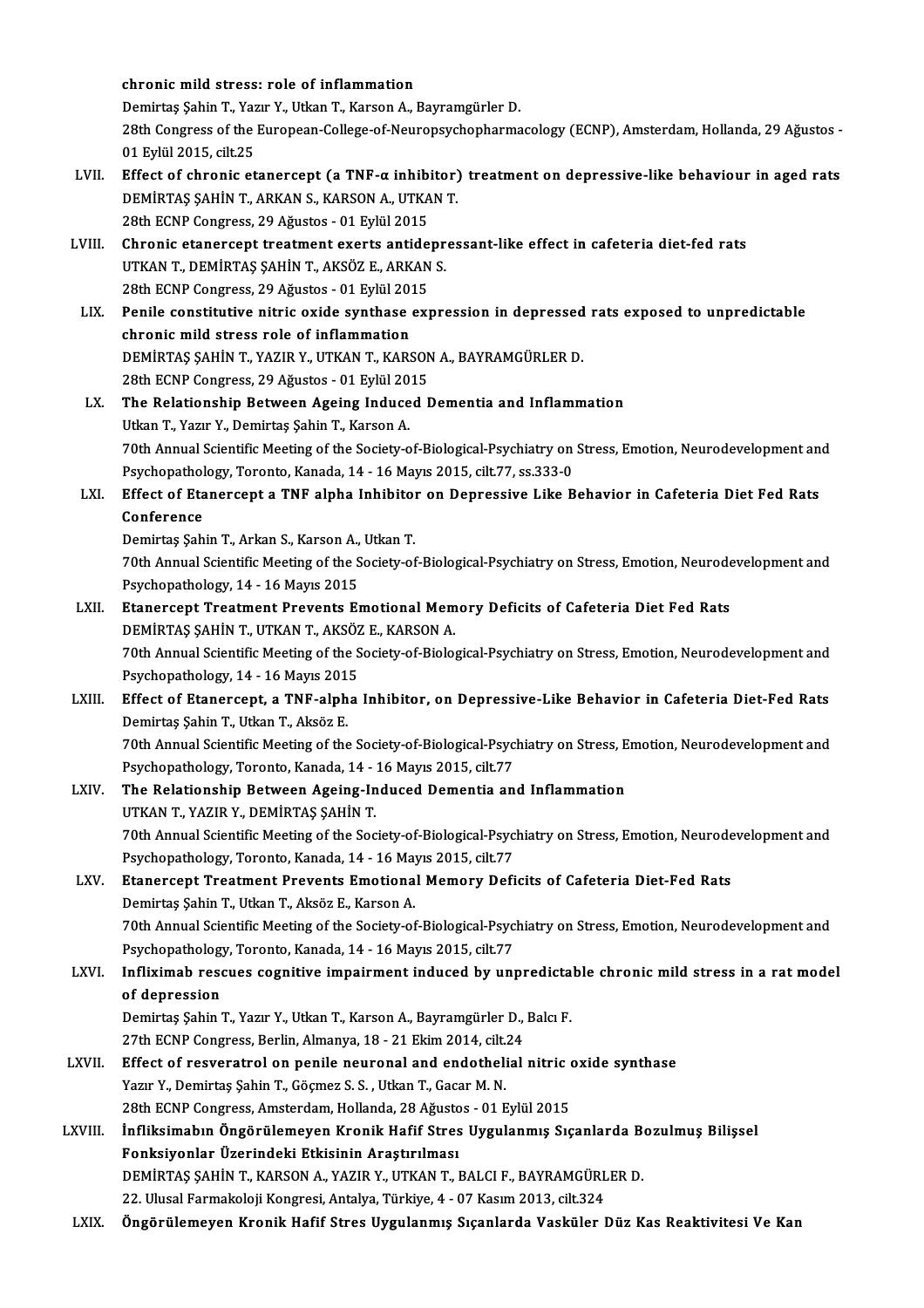|               | Basıncı Değişiklikleri Üzerinde İnfliksimabın Etkilerinin Araştırılması                                                           |
|---------------|-----------------------------------------------------------------------------------------------------------------------------------|
|               | DEMIRTAŞ ŞAHİN T., UTKAN T., KARSON A., YAZIR Y., BAYRAMGÜRLER D., GACAR M. N.                                                    |
|               | 22. Ulusal Farmakoloji Kongresi, Antalya, Türkiye, 4 - 07 Kasım 2013, ss.101                                                      |
| LXX.          | Öngörülemeyen Kronik Hafif Stres Uygulanmış Sıçanlarda Vasküler Düz Kas Reaktvitesi ve Kan                                        |
|               | Basıncı Değişiklikleri Üzerinde İnfliksimabın Etkilerinin Araştırılması                                                           |
|               | DEMİRTAŞ ŞAHİN T., UTKAN T., KARSON A., YAZIR Y., BAYRAMGÜRLER D., GACAR M. N.                                                    |
|               | 22. Ulusal Farmakoloji Kongresi, Türkiye, 4 - 07 Kasım 2013                                                                       |
| LXXI.         | Antidepressant-like activity of agomelatine in the mouse unpredictable chronic mild stressed model                                |
|               | MUTLU O., ULAK G., Gumuslu E., Celikyurt I., Akar F., Bektas E., Demirtas T., Kir H., Musul M., Erden F.                          |
|               | 6th European Congress of Pharmacology, Granada, Nikaragua, 17 - 20 Temmuz 2012, ss.243-246                                        |
| LXXII.        | Resveratrol effects on mesenchymal stem cell proliferation and differentiation                                                    |
|               | Demirtaş Şahin T., Gacar G., Gacar M. N., Utkan T., Akpınar B., Halbutoğulları Z. S., Yazır Y.                                    |
|               | 6th European Congress of Pharmacology, Granada, İspanya, 17 - 20 Temmuz 2012, ss.19-23                                            |
| LXXIII.       | Potential of resveratrol in anticancer therapy                                                                                    |
|               | Demirtas T., Gacar G., UTKAN T., Gacar N., Akpinar B., Karaoz E., Utkan Z.                                                        |
|               | 6th European Congress of Pharmacology, Granada, Nikaragua, 17 - 20 Temmuz 2012, ss.25-28                                          |
| <b>LXXIV</b>  | Effects of haloperidol on learning and memory in naive and MK 801 injected mice in the passive                                    |
|               | avoidance and elevated plus maze tests                                                                                            |
|               | KOMSUOĞLU ÇELİKYURT F. İ., MUTLU O., ULAK G., YILDIZ AKAR F., BEKTAŞ E., DEMİRTAŞ ŞAHİN T., ERDEN B. F.                           |
|               | 25TH ECNP Congress, Viyana, Avusturya, 13 - 17 Ekim 2012                                                                          |
| <b>LXXV</b>   | Effects of haloperidol on memory in naive and MK-801-injected mice in passive avoidance and                                       |
|               | elevated plus maze tests                                                                                                          |
|               | Celikyurt I. K., MUTLU O., ULAK G., AKAR F., BEKTAS E., DEMIRTAS T., TANYERI P., ERDEN F.                                         |
|               | 25th Congress of the European-College-of-Neuropsychopharmacology (ECNP), Vienna, Avusturya, 13 - 17 Ekim                          |
|               | 2012, cilt 22                                                                                                                     |
| <b>LXXVI</b>  | Effect of haloperidol on MK-801-induced memory deterioration in the Morris water maze and radial-                                 |
|               | arm maze tests in mice                                                                                                            |
|               | MUTLU O., ULAK G., KOMSUOĞLU ÇELİKYURT F. İ., YILDIZ AKAR F., DEMİRTAŞ ŞAHİN T., BEKTAŞ E., ERDEN B. F.                           |
|               | 6th European Congress of Pharmacology, 17 - 20 Temmuz 2012                                                                        |
| <b>LXXVII</b> | Effects of haloperidol on MK 801 induced memory deterioration in the Morris water maze andradial                                  |
|               | arm maze tests in mice<br>MUTLU O., ULAK G., KOMSUOĞLU ÇELİKYURT F. İ., YILDIZ AKAR F., DEMİRTAŞ ŞAHİN T., BEKTAŞ E., ERDEN B. F. |
|               | 6TH European Congress of Pharmacology, Granada, İspanya, 17 - 20 Temmuz 2012                                                      |
| LXXVIII.      | Effects of homeopathic remedy dragonfly anax imperator on learning and memory in Morris water                                     |
|               | maze and passive avoidance tests in mice                                                                                          |
|               | MUTLU O., ULAK G., KOMSUOĞLU ÇELİKYURT F. İ., YILDIZ AKAR F., ERDEN B. F., DEMİRTAŞ ŞAHİN T.                                      |
|               | 6TH European Congress of Pharmacology, Granada, İspanya, 17 - 20 Temmuz 2012                                                      |
|               |                                                                                                                                   |

### Desteklenen Projeler

Desteklenen Projeler<br>DEMİRTAŞ ŞAHİN T., UTKAN T., YAZIR Y., GÖÇMEZ S. S. , DURUKSU G., Yükseköğretim Kurumları Destekli Proje,<br>ÖNCÖPÜLEMEYEN KRONİK HAFİF STRESLE İNDÜKLENEN SICAN DEPRESYON MODELİNDE İNELİKSİMAR DÖVÜLEMEN I TUYÜLE<br>DEMİRTAŞ ŞAHİN T., UTKAN T., YAZIR Y., GÖÇMEZ S. S. , DURUKSU G., Yükseköğretim Kurumları Destekli Pr<br>ÖNGÖRÜLEMEYEN KRONİK HAFİF STRESLE İNDÜKLENEN SIÇAN DEPRESYON MODELİNDE İNFLİKSİMAB,<br>RESVERATROL VE K DEMİRTAŞ ŞAHİN T., UTKAN T., YAZIR Y., GÖÇMEZ S. S. , DURUKSU G., Yükseköğretim Kurumları Destekli Proje<br>ÖNGÖRÜLEMEYEN KRONİK HAFİF STRESLE İNDÜKLENEN SIÇAN DEPRESYON MODELİNDE İNFLİKSİMAB,<br>RESVERATROL VE KUERSETİNİN VAS D ÖNGÖRÜLEMEYEN KRONİK HAFİF STRESLE İNDÜKLENEN SIÇAN DEPRESYON MODELİNDE İNFLİKSİMAB,<br>RESVERATROL VE KUERSETİNİN VAS DEFERENS FONKSİYONEL YANITLARI ÜZERİNDEKİ ANTİOKSİDAN VE<br>ANTİİNFLAMATUAR ETKİLERİNİN ARAŞTIRILMASI, 2017 -RESVERATROL VE KUERSETİNİN VAS DEFERENS FONKSİYONEL YANITLARI ÜZERİNDEKİ ANTİOKSİDAN VE<br>ANTİİNFLAMATUAR ETKİLERİNİN ARAŞTIRILMASI, 2017 - 2018<br>Utkan T., Demirtaş Şahin T., Karson A., Yazır Y., Yükseköğretim Kurumları Deste

ANTİİNFLAMATUAR ETKİLERİNİN ARAŞTIRILMASI, 2017 - 2018<br>Utkan T., Demirtaş Şahin T., Karson A., Yazır Y., Yükseköğretim Kurumları Destekli Proje, Genetik absans epileptik WAG<br>Rij sıçanlarda behevyoral ve kognitif fonksiyonl Rij sıçanlarda behevyoral ve kognitif fonksiyonlar üzerinde TNF alfa inhibitörlerinin etkilerinin araştırılması, 2015 - 2018<br>GÖÇMEZ S. S. , UTKAN T., YAZIR Y., DEMİRTAŞ ŞAHİN T., Yükseköğretim Kurumları Destekli Proje, SIÇ Rij sıçanlarda behevyoral ve kognitif fonksiyonlar üzerinde TNF alfa inhibitörlerinin etkilerinin araştırılması, 2015 -<br>GÖÇMEZ S. S. , UTKAN T., YAZIR Y., DEMİRTAŞ ŞAHİN T., Yükseköğretim Kurumları Destekli Proje, SIÇANLAR GÖÇMEZ S. S. , UTKAN T., YAZIR Y., DEMİRTAŞ ŞAHİN T., Yük<br>STREPTOZOTOSİN İLE OLUŞTURULAN DİYABETİK VASKÜLI<br>BELLEK FONKSİYONLARI ÜZERİNE ETKİLERİ, 2016 - 2017<br>Demirtas Sabin T. Utkan T. Varu Y. Karsan A. Karağa E. Ha STREPTOZOTOSİN İLE OLUŞTURULAN DİYABETİK VASKÜLER DEMANS MODELİNDE RESVERATROLÜN ÖĞRENME<br>BELLEK FONKSİYONLARI ÜZERİNE ETKİLERİ, 2016 - 2017<br>Demirtaş Şahin T., Utkan T., Yazır Y., Karson A., Karaöz E., Halbutoğulları Z. S.